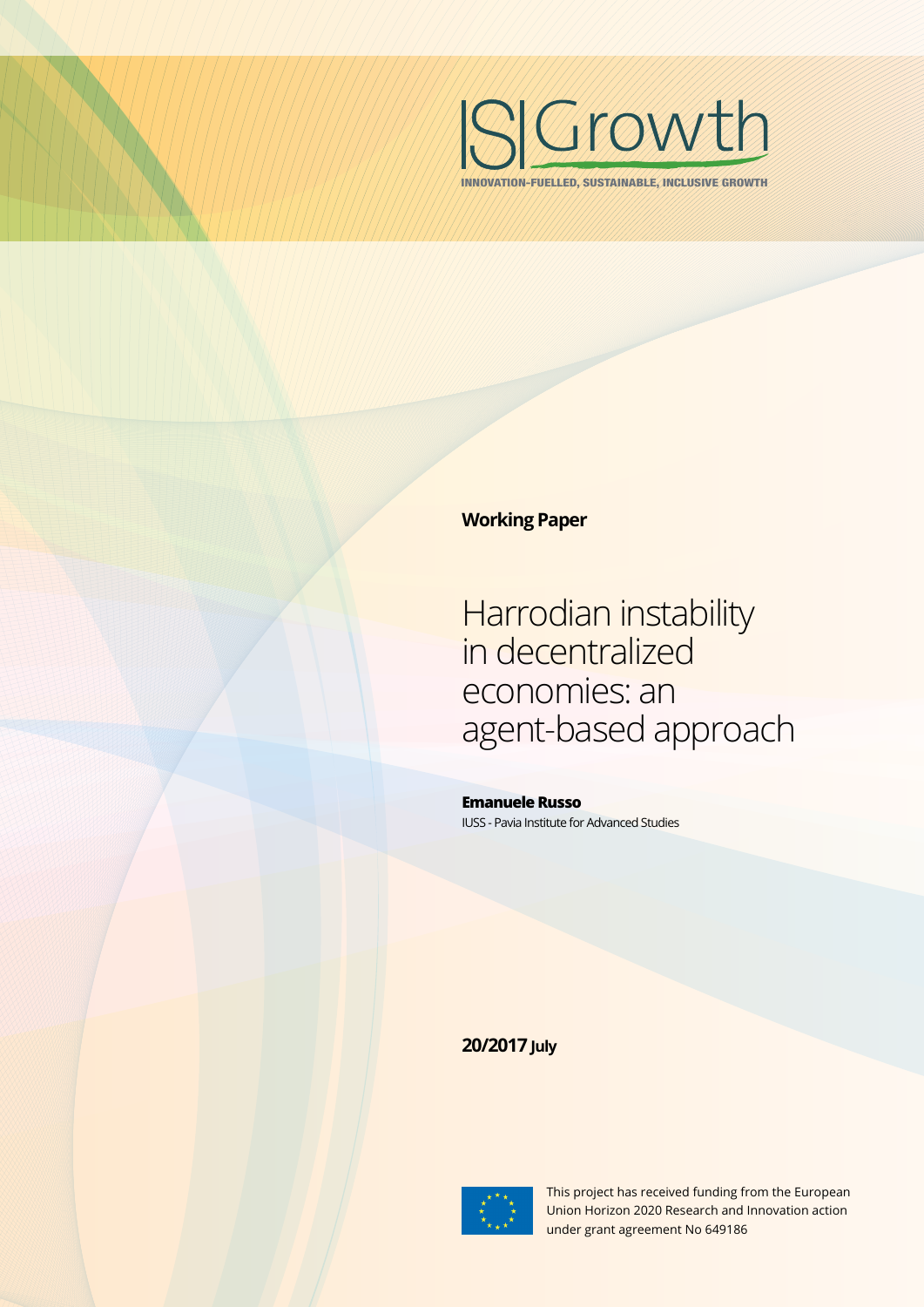# Harrodian instability in decentralized economies: an agent-based approach

Emanuele Russo

IUSS - Pavia Institute for Advanced Studies

#### Abstract

This paper presents a small-scale agent-based extension of the so-called neo-Kaleckian model. The aim is to investigate the emergence of Harrodian instability in decentralized market economies. We introduce a parsimonious microfoundation of investment decisions. Agents have heterogeneous expectations about demand growth and set idiosyncratically their investment expenditures. Interactions occur through demand externalities.

We simulate the model under different scenarios. First, when heterogeneity is ruled out, Harrodian instability is showed to emerge as for the aggregate model. Instead, when heterogeneity is accounted for, a stable dynamics with endogenous fluctuations arises. At the same time, in this second scenario, all the Keynesian implications are preserved, including the presence of macroeconomic paradoxes. Sensitivity analysis confirms the general robustness of our results and the logical consistency of the model.

Keywords Harrodian Instability · Agent-Based Models · Coordination Failures · Heterogeneous Expectations · Neo-Kaleckian model.

JEL classification E03 · E12 · E27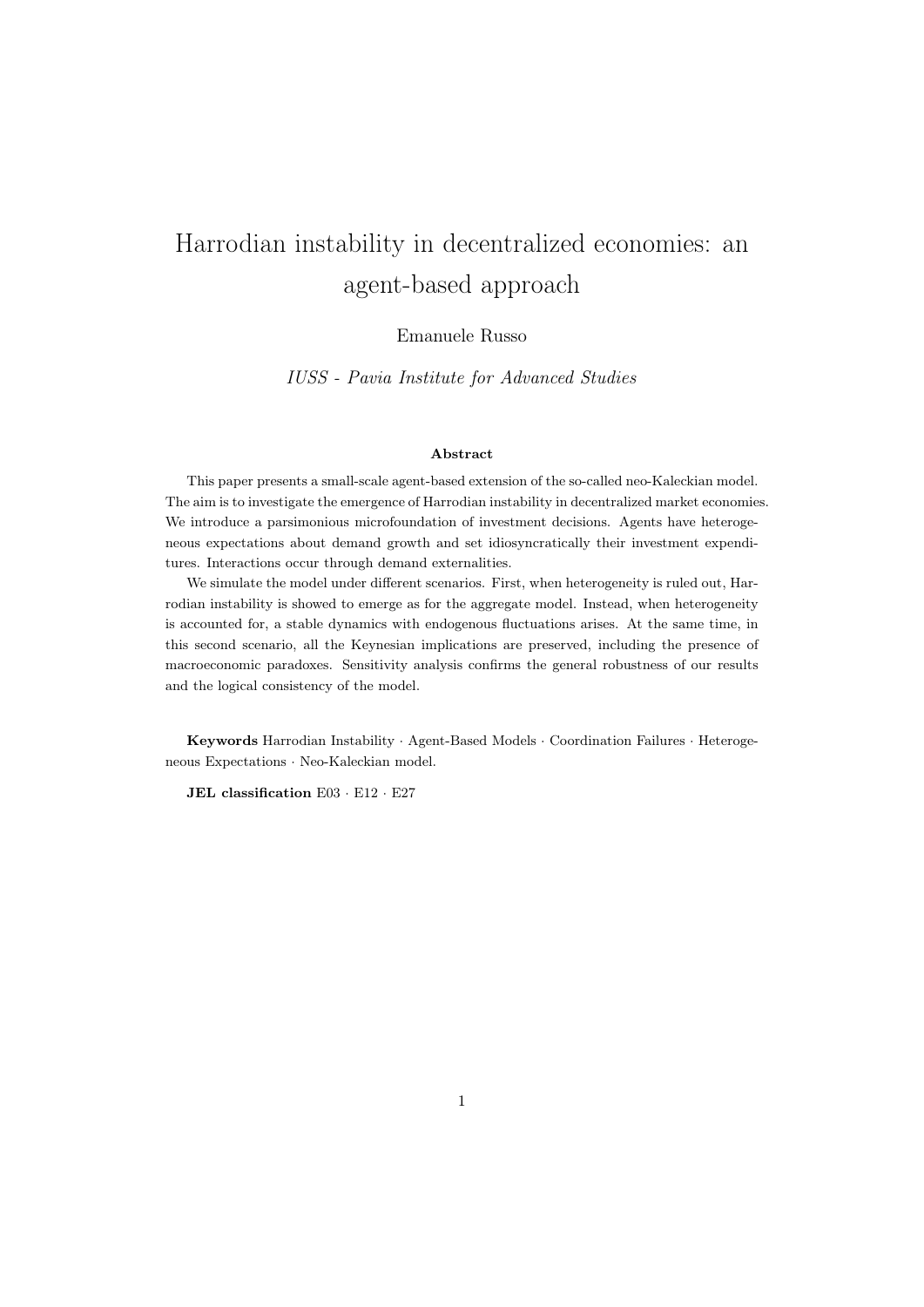### 1 Introduction

This paper contributes to the open and vivid debate on Harrodian instability (H-I) in post-Keynesian macro models. To this purpose, we develop an agent-based model to analyze the impact of H-I in an economy with decentralized and heterogeneous investment decisions.

In light of the Great Recession post-Keynesian theory has gained renewed popularity given the importance ascribed to aggregate demand and income distribution. Nevertheless, the approach still faces some important puzzles which need to be solved. Among them, the emergence of H-I is certainly one of the most relevant. As originally put forward by [Harrod](#page-20-0) [\(1939\)](#page-20-0), equilibrium growth paths tend to be highly unstable in models featuring both multiplier and accelerator effects. Any deviation from the steady-state will be self-reinforcing, driving the economy either to hyperinflation or to never-ending recession.

To discuss the problem of H-I we take as a benchmark the so-called neo-Kaleckian (N-K) model [\(Dutt,](#page-19-0) [1984;](#page-19-0) [Rowthorn,](#page-21-0) [1981\)](#page-21-0). The latter achieved increasing consensus among heterodox scholars in recent years. Part of its success is due to the simple linear structure adopted, which overcomes some theoretical problems found in the first generation of post-Keynesian growth models [\(Kaldor,](#page-20-1) [1957;](#page-20-1) [Robinson,](#page-21-1) [1956\)](#page-21-1). In a famous extension, [Bhaduri and Marglin](#page-18-0) [\(1990\)](#page-18-0) introduced the possibility to study the links between growth and functional distribution under various demand regimes.

It has been showed [\(Hein et al.,](#page-20-2) [2010\)](#page-20-2) that instability in the N-K framework emerges when demand expectations are allowed to adjust adaptively. Hence, the model faces an important trade-off between learning and stability. In particular, H-I can be seen as a coordination failure: it originates from entrepreneurs inability to internalize demand externalities associated with new investments.

A large literature has investigated coordination mechanisms and failures [\(Cooper and John,](#page-18-1) [1988;](#page-18-1) [Howitt,](#page-20-3) [2006](#page-20-3)a,[b](#page-20-4); [Leijonhufvud,](#page-20-5) [1972\)](#page-20-5). While the N-K model is aggregative, analyzing in depth problems of coordination, instead, usually requires a multi-agent perspective. For instance, New Keynesian models have incorporated a game theoretic framework to deal with demand externalities [\(Blanchard and Kiyotaki,](#page-18-2) [1987;](#page-18-2) [Diamond,](#page-18-3) [1982\)](#page-18-3). An alternative growing field of research, the socalled agent-based computational economics (ACE), has instead considered the economy as a complex evolving system<sup>[1](#page-2-0)</sup>. In agent-based models (ABM) the aggregate dynamics emerges as a result of decentralized interactions among boundedly rational, heterogeneous agents<sup>[2](#page-2-1)</sup>. In this respect, ABM are well-suited to study coordination (or lack of) of investment decisions and expectations, which, as already discussed, lies at the heart of instability problems.

Most of the solutions to H-I proposed so far are focused on modifications of the aggregate investment function. Our approach is, instead, to develop a simple ABM version of the N-K model. In particular, we build an artificial economy with decentralized investment decisions. Agents are assumed to modify their expectations in an adaptive way and heterogeneity is introduced by idiosyncratic shocks. In such context, we address some important questions concerning: (i) the stability

<span id="page-2-1"></span><span id="page-2-0"></span><sup>&</sup>lt;sup>1</sup>For an introduction to the methodology see [Tesfatsion and Judd](#page-21-2) [\(2006\)](#page-21-2).

<sup>2</sup>Examples of macro ABM can be found in: [Gatti et al.](#page-19-1) [\(2010\)](#page-19-1), [Ashraf et al.](#page-17-0) [\(2011\)](#page-17-0), [Dawid et al.](#page-18-4) [\(2014\)](#page-18-4), [Riccetti](#page-21-3) [et al.](#page-21-3) [\(2015\)](#page-21-3), [Seppecher and Salle](#page-21-4) [\(2015\)](#page-21-4), [Dosi et al.](#page-18-5) [\(2013,](#page-18-5) [2015,](#page-18-6) [2010,](#page-19-2) [2017\)](#page-19-3); [Lamperti et al.](#page-20-6) [\(2017\)](#page-20-6), [Caiani et al.](#page-18-7) [\(2016\)](#page-18-7) and [Popoyan et al.](#page-21-5) [\(2017\)](#page-21-5). For a detailed review of the literature see [Fagiolo and Roventini](#page-19-4) [\(2012,](#page-19-4) [2016\)](#page-19-5).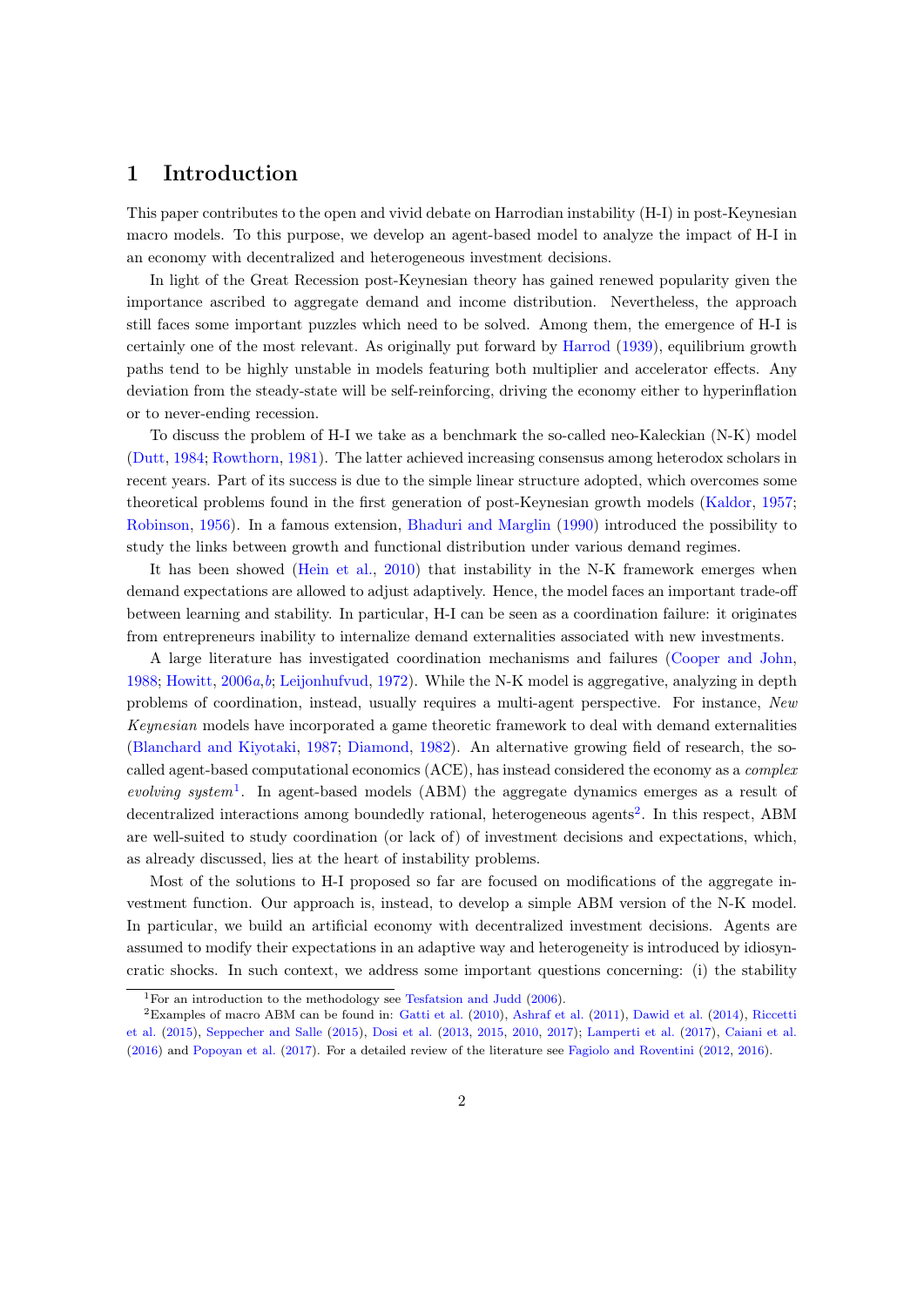properties of the model with decentralized investments; (ii) the impact of learning and adaptation upon stability; (iii) the nature of growth, whether it is still demand-driven or not; (iv) the presence of macroeconomic paradoxes; (v) the characteristic of the process governing the evolution of aggregate capacity utilization.

Similar efforts have recently been made in relaxing some assumptions of DSGE models to incorporate heterogeneity [\(Massaro,](#page-20-7) [2013\)](#page-20-7) and interactions [\(Guerini et al.,](#page-20-8) [2017\)](#page-20-8). The lack of parallel attempts in a post-Keynesian framework is somehow surprising. While the development of largescale ABM exhibiting Keynesian features turned out to provide important results, more parsimonious approaches have not yet been systematically explored<sup>[3](#page-3-0)</sup>. Nonetheless they can be equally promising in addressing specific relevant issues. Here we try to fill this gap by isolating a single aspect (i.e. Harrodian instability) and studying how it can be affected by a small deviation from the canonical model.

As a first step, we simulate our economy removing heterogeneity and show that results are symmetrical to the aggregate N-K model: H-I emerges when firms are allowed to adapt their expectations. Then, we introduce idiosyncratic random prediction errors. In this second scenario aggregate dynamics becomes stable. The evolution of national capacity utilization, consistently with the empirical evidence [\(Nikiforos,](#page-20-9) [2015\)](#page-20-9), is described by an I(1) process which do not exhibit any strong trending behaviour. Since prediction errors are transitory, expectations are still linked to the evolution of demand. Therefore, the above-mentioned trade-off between learning and stability is overcome. At the same time, the economy is showed to preserve all the features found in Keynesian growth models, including the endogeneity of utilization rates and the presence of macroeconomic paradoxes.

The intuition underlying these results is rather simple: when heterogeneity is introduced, optimistic firms will coexist with pessimistic ones. Investment decisions cease be symmetrical and uni-directional. As a consequence, in response to a shock, entrepreneurs will not coordinate anymore towards ever-rising (-decreasing) investment levels.

Our results are particularly important from a methodological point of view. We stress the crucial role played by heterogeneity and individual biases in stabilizing the system as they can break selfreinforcing patterns of bad coordination. More efforts should be devoted to the implementation of these features in post-Keynesian models. Finally, well in tune with the works of Keynes himself, they also show the importance of complexity-based microfoundations which are able generate intriguing macroeconomic phenomena as emergent properties of the system.

The reminder of this paper is organized as follows: [Section 2](#page-4-0) discusses H-I in the standard N-K model; [Section 3](#page-6-0) presents an overview of the existing literature; [Section 4](#page-7-0) introduces the model; results and sensitivity tests are reported in [Section 5;](#page-10-0) finally, [Section 6](#page-16-0) concludes.

<span id="page-3-0"></span><sup>3</sup>Large-scale Kaleckian ABM are presented in [Gibson and Setterfield](#page-19-6) [\(2015\)](#page-19-6); [Setterfield and Budd](#page-21-6) [\(2011\)](#page-21-6)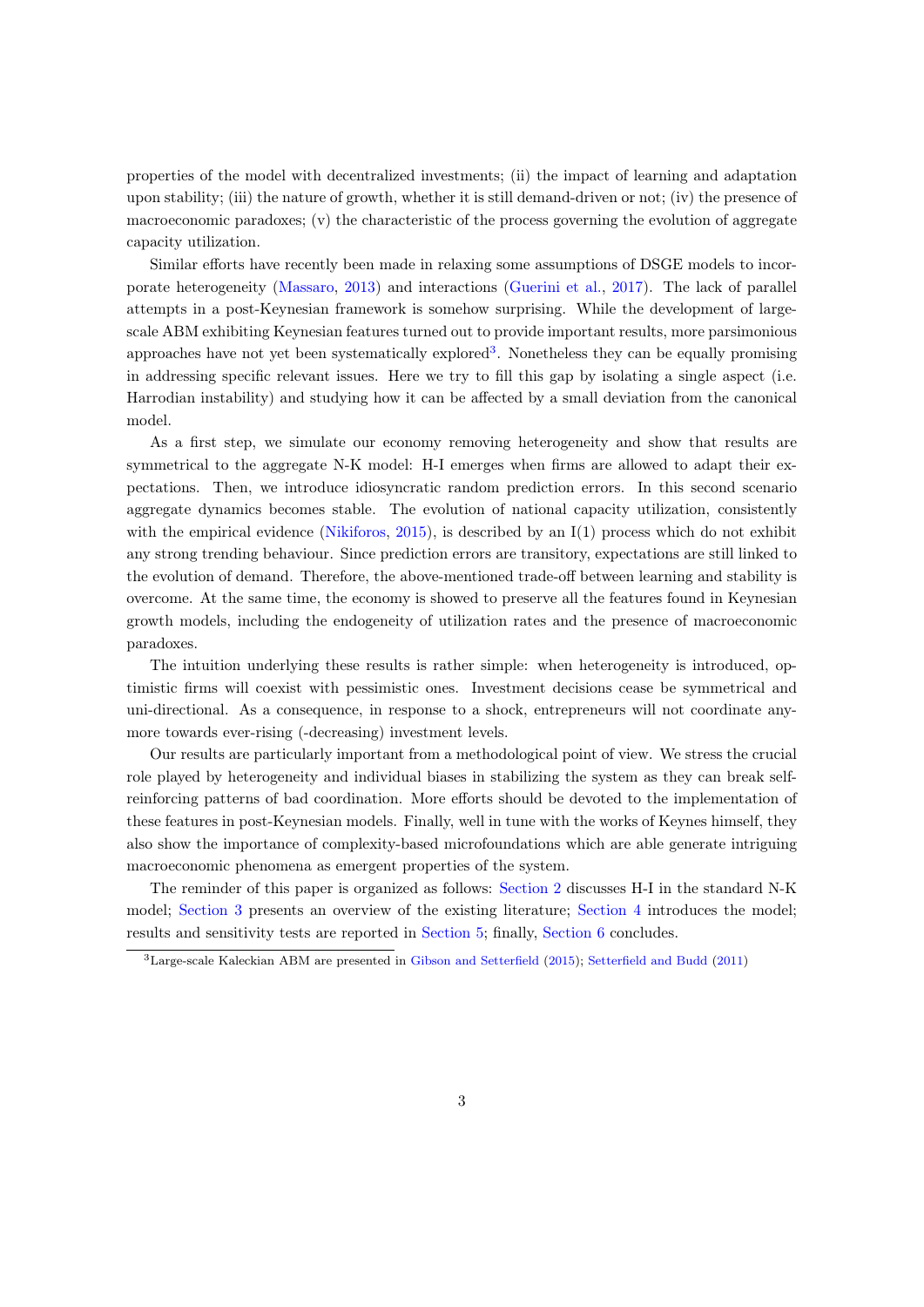## <span id="page-4-0"></span>2 Harrodian instability in the baseline model: a coordination failure

The standard textbook version of the neo-Kaleckian model is composed by three equations:

$$
g_i = \frac{I}{K} = g^e + \gamma_u (U - u_n) \tag{N-K 1}
$$

$$
g_s = \frac{S}{K} = s_p R \tag{N-K 2}
$$

<span id="page-4-4"></span><span id="page-4-3"></span><span id="page-4-1"></span>
$$
R = \frac{mU}{v}
$$
 (N-K 3)

Equation [\(N-K 1\)](#page-4-1) is the investment function. Capital accumulation  $(g_i)$  is assumed to be affected by an exogenous thrift  $(g^e)$  and by discrepancies between actual capacity utilization U and the targeted level  $u_n^4$  $u_n^4$ . As pointed out in [Committeri](#page-18-8) [\(1986\)](#page-18-8), the term  $g^e$  has to be interpreted as the "animal spirits" component, representing expectations about long-run demand growth. Intuitively, when capacity is utilized at the desired level  $(U = u_n)$  entrepreneurs will invest just to accommodate future expected demand movements. Target utilization  $(u_n)$ , in this simple version, is assumed to be exogenous and less than 100%. In tune with the empirical evidence [\(Steindl,](#page-21-7) [1952\)](#page-21-7), firms want to keep a portion of idle capacity in order to match unanticipated demand flows.

Equation [\(N-K 2\)](#page-4-3) is the dynamic version of the standard Cambridge saving function. When workers consume all their income, the growth rate of savings  $(g_s)$  is given by the profit rate R times capitalists propensity to save  $(s_n)$ .

Finally, Equation [\(N-K 3\)](#page-4-4) is an accounting identity implicitly derived from the assumption of a simple mark-up pricing rule. It links the realized rate of profit  $R$  to: the mark-up ratio  $m$ , the capital to capacity ratio  $v$  and the utilization of capacity  $U$ . By imposing the long run equilibrium condition  $g_i = g_s$ , the steady-state level of capacity utilization can be obtained:

$$
U^* = \frac{g^e - \gamma_u u_n}{s_p m/v - \gamma_u}
$$

At the steady state, in absence of technical change, total output and employment grow at a constant rate. The primary source of income growth are entrepreneurs animal spirits since they drive investments and capital accumulation.

In order for the solution to be stable, the so-called *Keynesian stability* condition is imposed. It requires the accumulation function to be less steep than the saving one. Loosely speaking, investments must not be too sensitive to variations in the utilization rate, as it was the case in Keynes short-run theory of income determination. In mathematical terms this amounts to:

$$
s_p r_n/u_n > \gamma_u
$$

<span id="page-4-2"></span>Two important features of the equilibrium just obtained must be emphasized:

<sup>&</sup>lt;sup>4</sup>Given the focus on instability problems, we use the functional form presented by [Hein et al.](#page-20-2) [\(2010\)](#page-20-2). For the sake of simplicity, it includes neither the realized profit rate nor the profit share. We therefore exclude the possibility of profit-led regimes.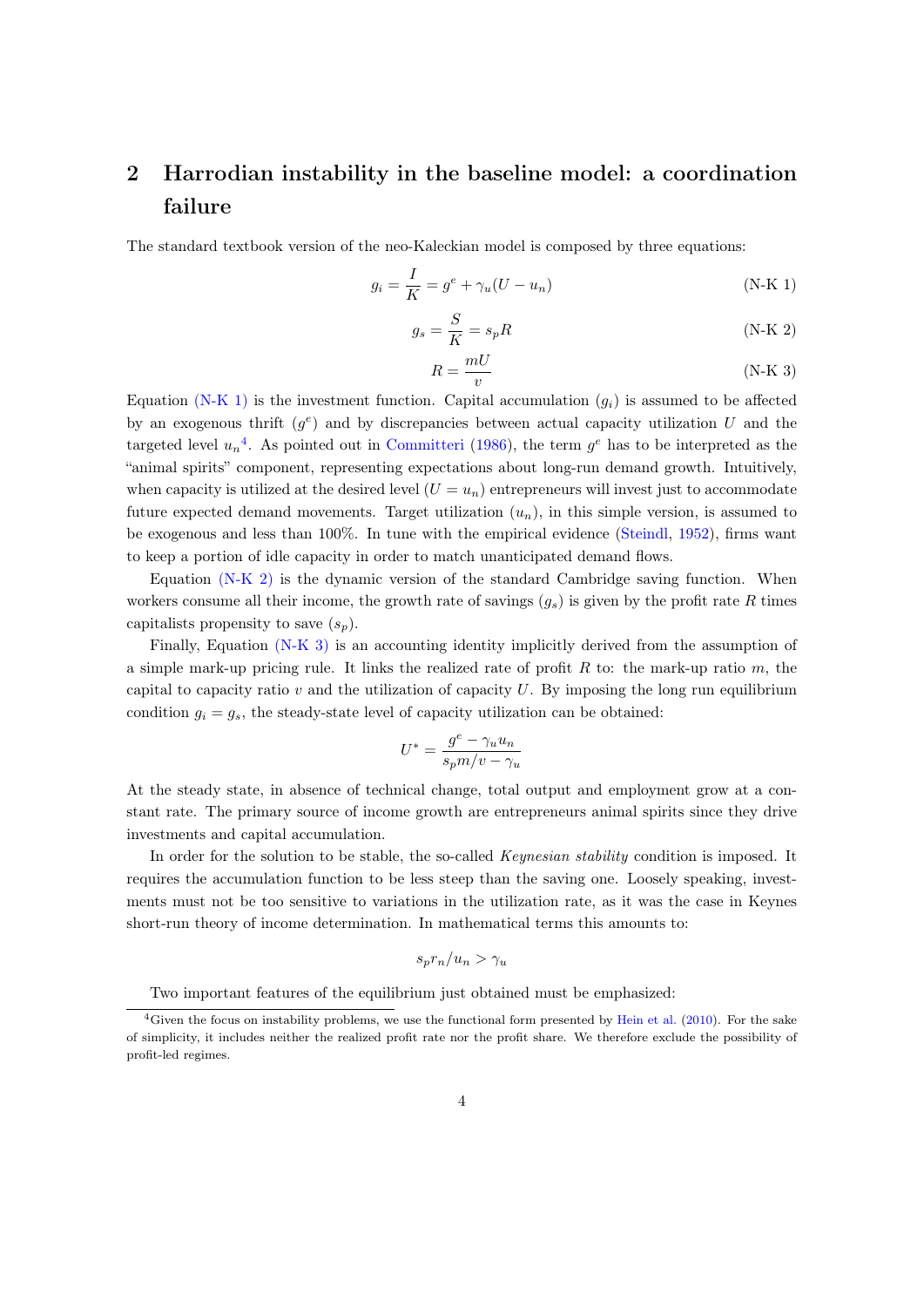- $U^*$  is endogenous and does not coincide, if not by chance, with the target  $u_n$ . Demand conditions play a central role in determining utilization of productive resources.
- $\frac{\partial U^*}{\partial m}$  < 0 and  $\frac{\partial U^*}{\partial s_p}$  < 0. The model implies the paradox of thrift and that of costs. A positive shock in the propensity to save, instead of promoting investments, will bring about lower utilization rates and capital accumulation because of the fall in aggregate expenditure. Symmetrically, a rise in the mark-up (i.e. a fall in real wages), contrary to the standard intuition, will have detrimental effects on growth, capacity utilization and employment. Wages are indeed both a cost for firms and an important component of aggregate demand.

Such conditions make growth unambiguously demand-led. In discussing different solutions to H-I we will always take these two implications as benchmarks for comparisons.

So far, however, the expectation term is an exogenous parameter. In addition to this, the obtained equilibrium requires expectations to be continuously unfulfilled in order to be sustained. The constant prediction error can be computed from Equation [\(N-K 1\):](#page-4-1)

$$
g^* - g^e = \gamma_u (U^* - u_n)
$$

Hence, the endogeneity of U arises from a permanent collective failure to anticipate demand evolution. Entrepreneurs have to keep their forecasts fixed notwithstanding their sales steadily grow at a different rate. It seems more realistic instead to assume that, in the medium run, firms try to revise expectations adaptively. This implies a fourth differential equation:

<span id="page-5-0"></span>
$$
\dot{g}^e = \theta(g^* - g^e) \tag{N-K 4}
$$

The expectation term  $g^e$  is now endogenized. Since  $g^e$  refers to the expected trend of demand, the adjustment is generally assumed to occur slowly, entailing a relatively small  $\theta$ . Once augmented with the learning equation [\(N-K 4\)](#page-5-0) the only possible equilibrium solution implies:

$$
U^* = u_n \quad \text{and} \quad g^* = g^e
$$

Notice that the endogeneity of  $U$  is now lost. Furthermore, it can be proven that such new equilibrium is not stable anymore. Intuitively, let us suppose that a positive demand shock drives the economy away from the balanced growth path to a state with:  $U > u_n$ . Entrepreneurs will respond to over-utilization by increasing the speed of investment (cfr Eq. [N-K 1\)](#page-4-1). This, in turn, lead to higher income growth. Expectations will slowly adjust to the new trend of demand. As a result, the investment function will shift upwards rising once again the growth rate of the economy. Cumulative feedbacks between revision of expectations and demand growth bring about ever-rising (ever-decreasing) levels of utilization. To put it differently, individual attempts to adjust capacity and expectations lead to aggregate instability. This is a typical coordination failure [\(Cooper and John,](#page-18-1) [1988\)](#page-18-1). When evaluating new investments plans, agents only consider the private effect while they do not internalize the underlying demand externality<sup>[5](#page-5-1)</sup>. This is how *Harrodian instability* emerges in the N-K model.

<span id="page-5-1"></span> $5$ Differently from the standard definition [\(Cooper and John,](#page-18-1) [1988\)](#page-18-1), the coordination failure associated to H-I does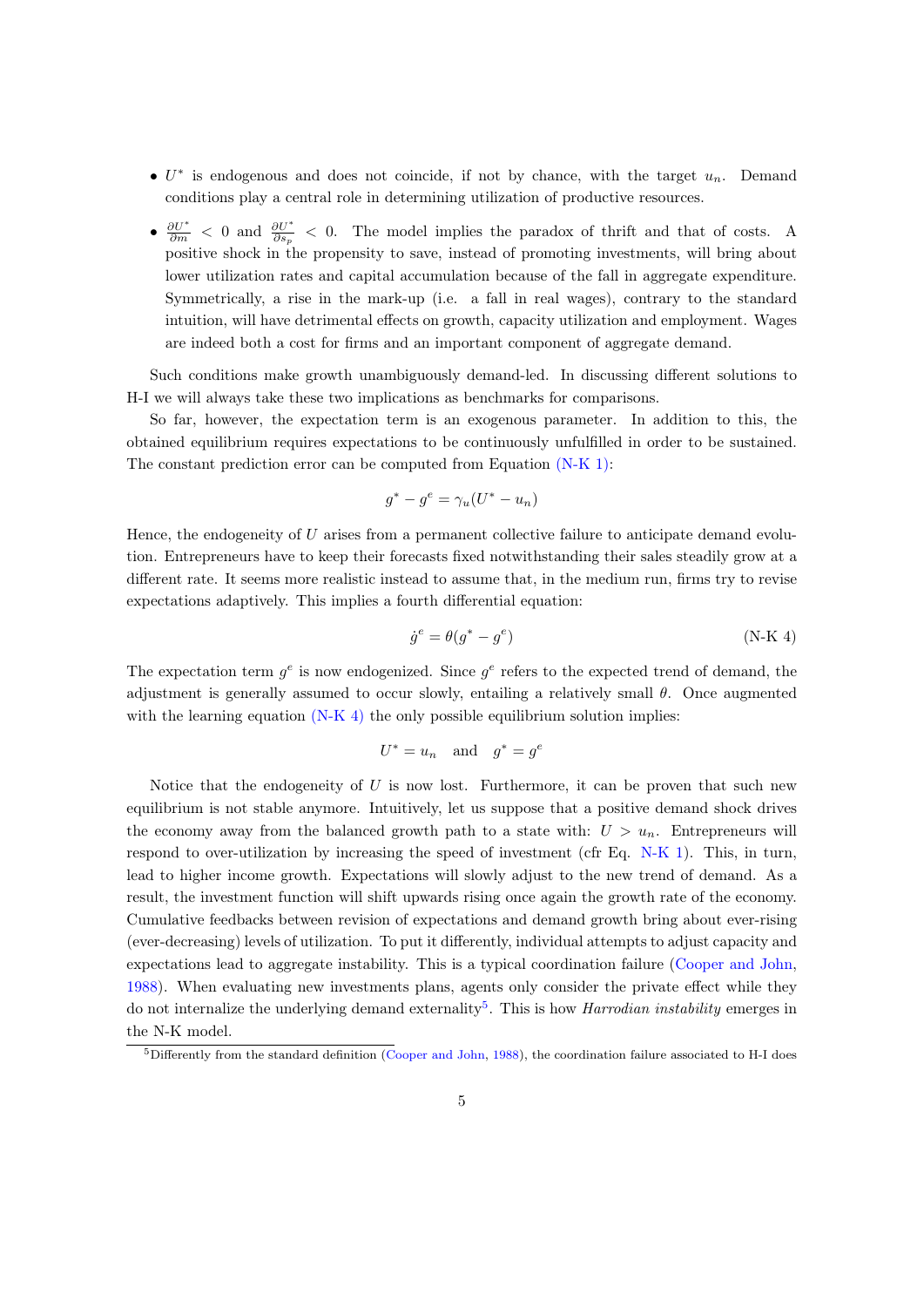The model presented so far is aggregative. The investment function is obtained for a representative firm. In this respect, the long run expectation  $g^e$  constitutes a black-box. One can reasonably conjecture that it results from some microeconomic mechanisms which, nevertheless, are not sketched and cannot be grasped by focusing exclusively on aggregate equations. The purpose of this paper is to open the black-box, introducing a simple ABM microfoundation for investments. We will show how standard conclusions about H-I can be reverted in such new setting.

### <span id="page-6-0"></span>3 Review of the literature

Our approach differs in many respects from other solutions to H-I found in the literature<sup>[6](#page-6-1)</sup>. These have been primarily concerned with the identification of the so-called *traverse* mechanisms. The system of equations is conveniently modified to achieve the consistency condition:  $U = u_n$ . A traverse mechanism slowly drives the economy towards the target utilization level. Therefore it allows the model to move from the short- to the long-run.

Kaleckian authors have proposed a specific *traverse* in which the target rate of utilization slowly converges to the realized one [\(Dutt,](#page-19-7) [1997;](#page-19-7) [Lavoie,](#page-20-10) [1995\)](#page-20-10). According to them,  $u_n$  becomes endogenous in the long run, being affected by past realizations of  $U$ . From a formal point of view the argument is correct. Once coupled with this mechanism, stability is restored as well as all the implications found in the canonical model. However, the whole adjustment has been severely criticized for lacking of an economic rationale [\(Palumbo and Trezzini,](#page-20-11) [2003;](#page-20-11) [Shaikh,](#page-21-8) [2009;](#page-21-8) [Skott,](#page-21-9) [2012\)](#page-21-9). In fact it implies a sort of unrealistic satisficing behaviour: firms will respond passively to situations with excess of (shortage of) capacity. They will simply modify targets instead of adjusting their capital stocks. Other specific assumptions such as economies of scale in production [\(Nikiforos,](#page-20-9) [2015\)](#page-20-9) and conflicting claims between managers and shareholders [\(Dallery and Van Treeck,](#page-18-9) [2011\)](#page-18-9) have been introduced to make Kaleckian arguments more solid. Although interesting, none of these solutions will be considered in our model. We indeed want to stress how, once heterogeneity in expectations is accounted for, neither satisficing behaviours nor other specific hypothesis are needed to rescue the N-K model from instability.

Marxian and Sraffian economists, on the other side, have put forward an opposite traverse mechanism. In their models the actual rate of utilization happens to gravitate around the target in the long run. This is ensured by an investment function which typically embeds a stock-flow adjustment à la [Hicks](#page-20-12) [\(1950\)](#page-20-12). Desired utilization remains an exogenous variable which coincides with the point of lower unit costs and is therefore merely affected by technical conditions [\(Kurz,](#page-20-13) [1986\)](#page-20-13). Different stabilizing forces involve the role of monetary policy [\(Duménil and Lévy,](#page-19-8) [1999\)](#page-19-8), the retention ratio [\(Shaikh,](#page-21-8) [2009\)](#page-21-8) and autonomous expenditures [\(Allain,](#page-17-1) [2014;](#page-17-1) [Lavoie,](#page-20-14) [2014\)](#page-20-14). A major implication is that in the long run both the paradox of costs and that of thrift do not hold anymore. Permanent

not imply convergence to a Pareto-dominated equilibrium. On the contrary, instability arises exactly because agents found themselves persistently out of the steady state (i.e.  $U \neq u_n$ ). The system is continuously in motion. This is an important aspect which suggests that an ABM approach should be preferred to a game theoretic one.

<span id="page-6-1"></span> $6$ The review proposed in this section aims to give only a broad picture of the literature. By no means it should be intended as fully-comprehensive. For large surveys on the topic see [Hein et al.](#page-20-2) [\(2010\)](#page-20-2) and [Hein et al.](#page-20-15) [\(2012\)](#page-20-15).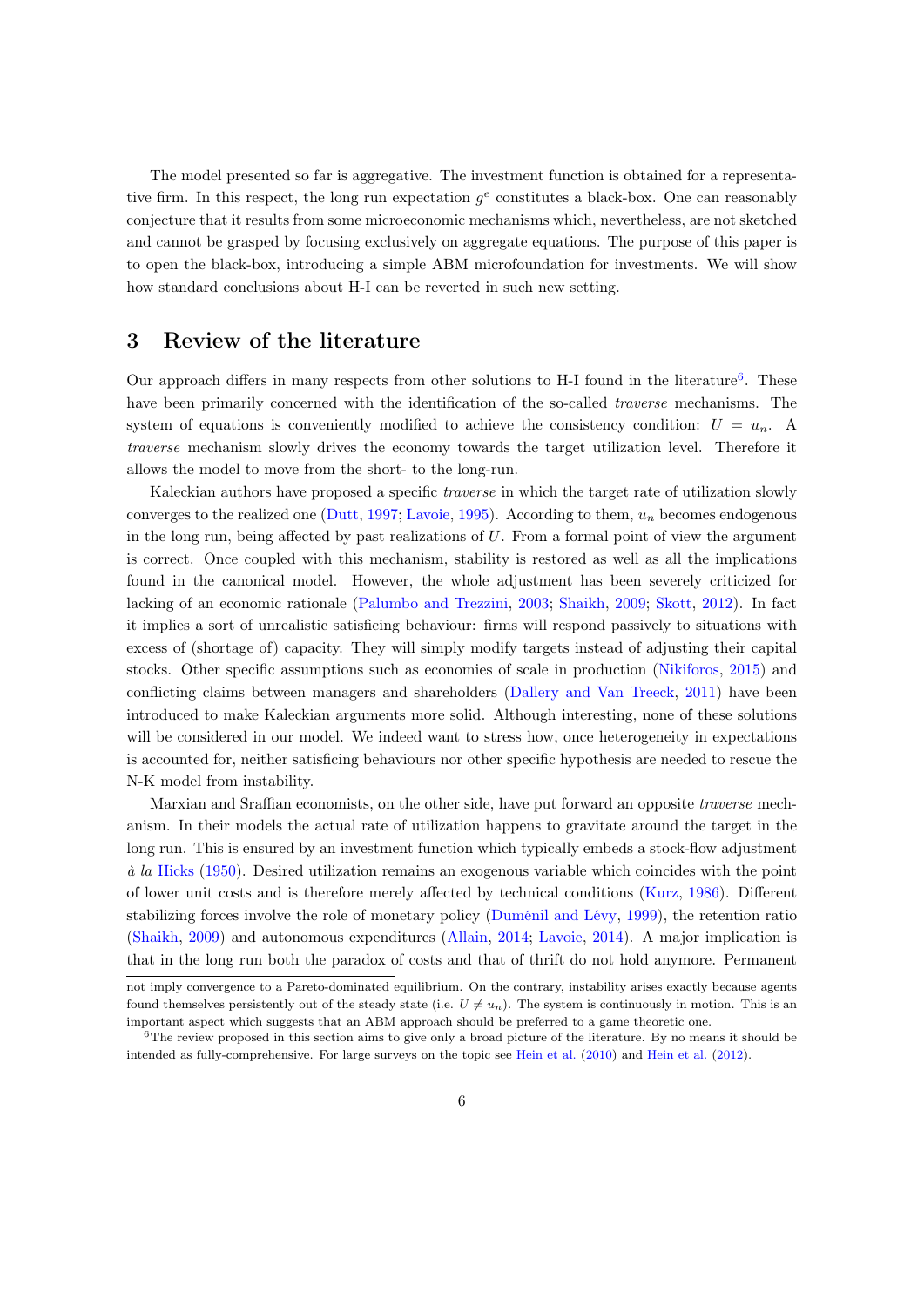variations in wages and in propensity to save only have a "level" effect since the degree of utilization is constrained to fluctuate around  $u_n$ . As argued in [Palumbo and Trezzini](#page-20-11) [\(2003\)](#page-20-11) and [Hein et al.](#page-20-2) [\(2010\)](#page-20-2), this process imposes strong requirements in terms of information and coordination among firms. In order for the system to gravitate around  $u_n$ , it seems necessary for entrepreneurs to act as a "body", undertaking investment decisions in a cooperative fashion. In our ABM we can explicitly test for this conjecture. Agents are allowed to continuously adapt expectations and investment rates in order to pursue their targets. Then, it is possible to investigate the emergent dynamics for U. As it will be discussed, the latter do not in fact imply gravitation around  $u_n$ . On the contrary, average aggregate utilization levels will still be endogenously determined.

The two main solutions discussed so far have radically different implications but share two important features. First, they are build upon an aggregate investment function and, as a consequence, cannot directly study problems of coordination. Second, they are both concerned with the determination of a long run equilibrium. Over a sufficiently large time horizon, system variables will oscillate in a neighborhood of their steady-state values.

In this work, instead, we take a bottom-up approach. Aggregate relations are not imposed but emerge from the behaviour of heterogeneous firms. Furthermore, we do not constrain our analysis to the identification of a stationary solution. In ABM, convergence towards a fixed point is only one of the possible long run outcomes whereas a more complex and chaotic macrodynamics can also be accounted for. In particular, as simulation results will show, the process for U displays a unit root. Rather than tending towards a final state of rest, aggregate capacity utilization follows an open trajectory, being persistently affected by temporary shocks.

### <span id="page-7-0"></span>4 The Model

The model is populated by N firms producing an homogeneous good that can be either consumed or accumulated as capital stock. Some simple assumptions are needed to make it comparable to the baseline N-K specification. There is no technical change: labour productivity and the capital-tooutput ratio are exogenous parameters. The supply of labour is infinite. Wages, prices and mark-ups are constant and given so that we can exclusively focus on the dynamics of produced quantities.

#### 4.1 The timeline of events

Within each time step events proceed as follows:

- Firms form expectations, set their investment expenditures and hire workers.
- Wages are anticipated to workers.
- Consumption plans are formed. Workers spend all their income while capitalists only consume a fraction  $c_p$  of past profits.
- Aggregate demand is computed summing up investment and consumption.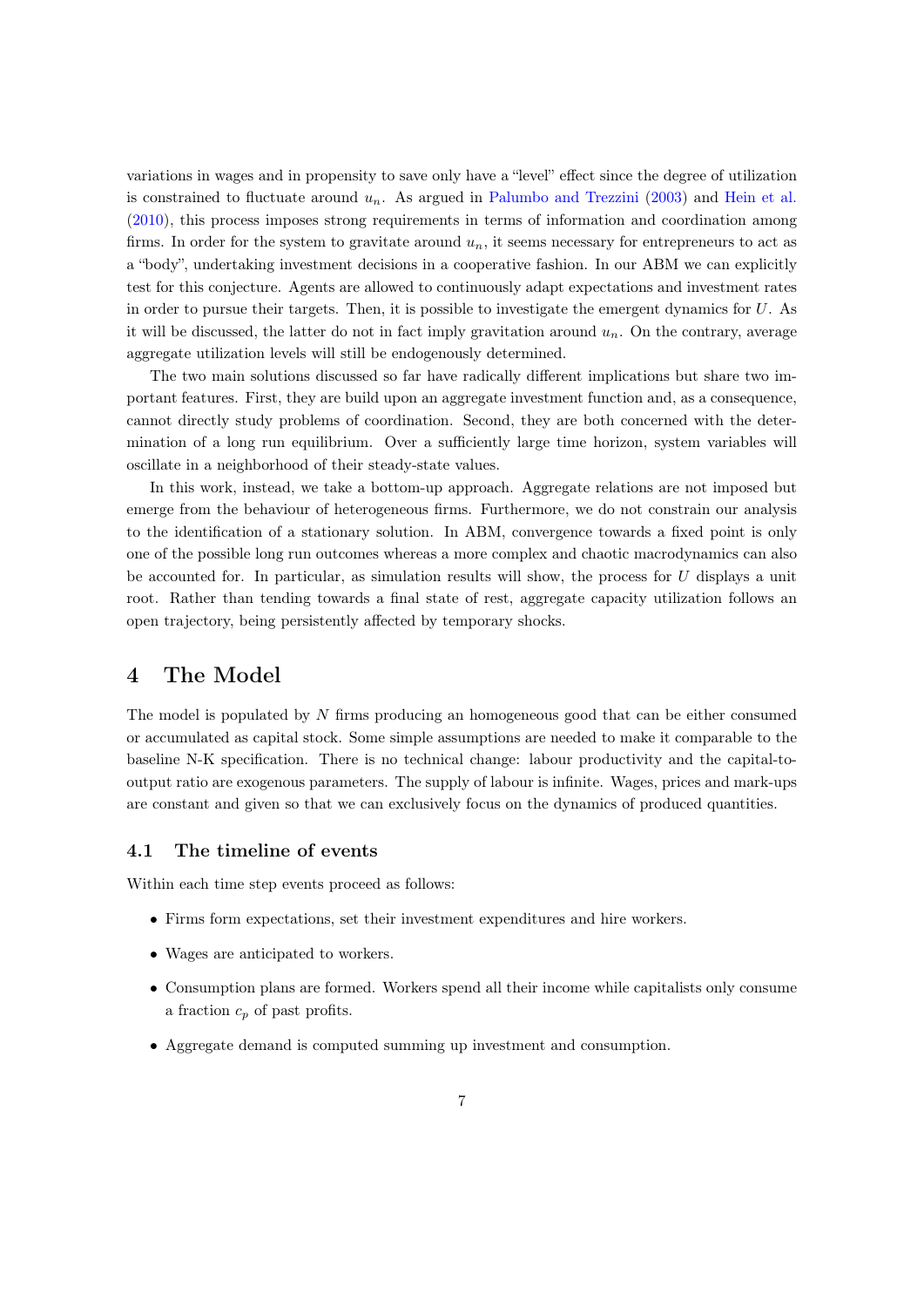- Firms receive a fraction of total demand according to their market shares. They produce to accommodate their demand.
- Individual and aggregate capacity utilization levels are computed.
- The part of total output not consumed is delivered to firms according to their individual investment plans. It becomes part of capital stock at time  $t + 1$ .

#### 4.2 Model equations

Let us start our discussion by defining some microeconomic variables<sup>[7](#page-8-0)</sup>. First, we assume an investment function at the firm level which is symmetrical to that in Equation [\(N-K 1\):](#page-4-1)

<span id="page-8-3"></span>
$$
i_{i,t} = [g_{i,t}^e + \gamma_u(u_{i,t-1} - u_n)]k_{i,t}
$$
\n(1)

Here  $g^e$ , u and k are respectively firm-specific demand expectations, capacity utilization and capital stock. The target utilization rate  $u_n$  is an exogenous parameter. Its interpretation remains therefore open. It can be seen either as coinciding with the point of lower unit costs [Kurz](#page-20-13) [\(1986\)](#page-20-13) or as the result of firm heuristics related to past demand volatility [\(Steindl,](#page-21-7) [1952\)](#page-21-7).

Notice also that there is no lower negative bound for net investments  $(i)$ . It simply entails that capital depreciation is endogenous and determined by demand conditions. Firms unique goal is to achieve target utilization. In order to do so, they can always acquire or scrap the desired amount of capital stock without constraints [8](#page-8-1) . This implies the following law of motion for capital:

$$
k_{i,t} = \max\left\{k_{i,t-1} + i_{i,t-1}; 0\right\}
$$
 (2)

Well in line with the empirical evidence [\(Gigerenzer et al.,](#page-19-9) [1999;](#page-19-9) [Hommes,](#page-20-16) [2013;](#page-20-16) [Tversky and](#page-21-10) [Kahneman,](#page-21-10) [1986\)](#page-21-10), agents are assumed to form expectations using simple behavioural rules and heuristics. In order to be parsimonious, here we endogenize demand expectations imposing a basic adaptive form:

<span id="page-8-2"></span>
$$
g_{i,t}^e = g_{i,t-1}^e + \theta(g_{i,t-1} - g_{i,t-1}^e) + \epsilon_{i,t} \quad \text{where:} \quad \epsilon_{i,t} \sim \mathcal{N}(0, \sigma) \tag{3}
$$

Hence, long-run forecasts are revised in light of past observed demand growth (g). Moreover, in adjusting  $g^e$ , firms are affected by an idiosyncratic noise  $\epsilon$ . The latter introduces across-agents heterogeneity as well as persistent fluctuations over time in individual expectations. It is outside of the scope of this paper to provide a deep theoretical justification for the presence of  $\epsilon$ . We instead simply want to show how micro disturbances in expectations formation may tame coordination failures,

<span id="page-8-0"></span><sup>7</sup>Lower case are used to distinguish micro variables from aggregate ones. The subscript i refers to firms while t is the time index.

<span id="page-8-1"></span><sup>8</sup>This assumption is made to make our results as transparent as possible. Imposing a fixed depreciation rates generates an asymmetry between capacity expansion (which is unbounded) and scrapping (which can only happen at a constant rate). In this way we remove potential biases, allowing capacity adjustments to be fully flexible. Notice also that assuming a variable depreciation rate, affected by demand conditions, is broadly in line with the empirical evidence [\(Eisner,](#page-19-10) [1972;](#page-19-10) [Goolsbee,](#page-19-11) [1998\)](#page-19-11).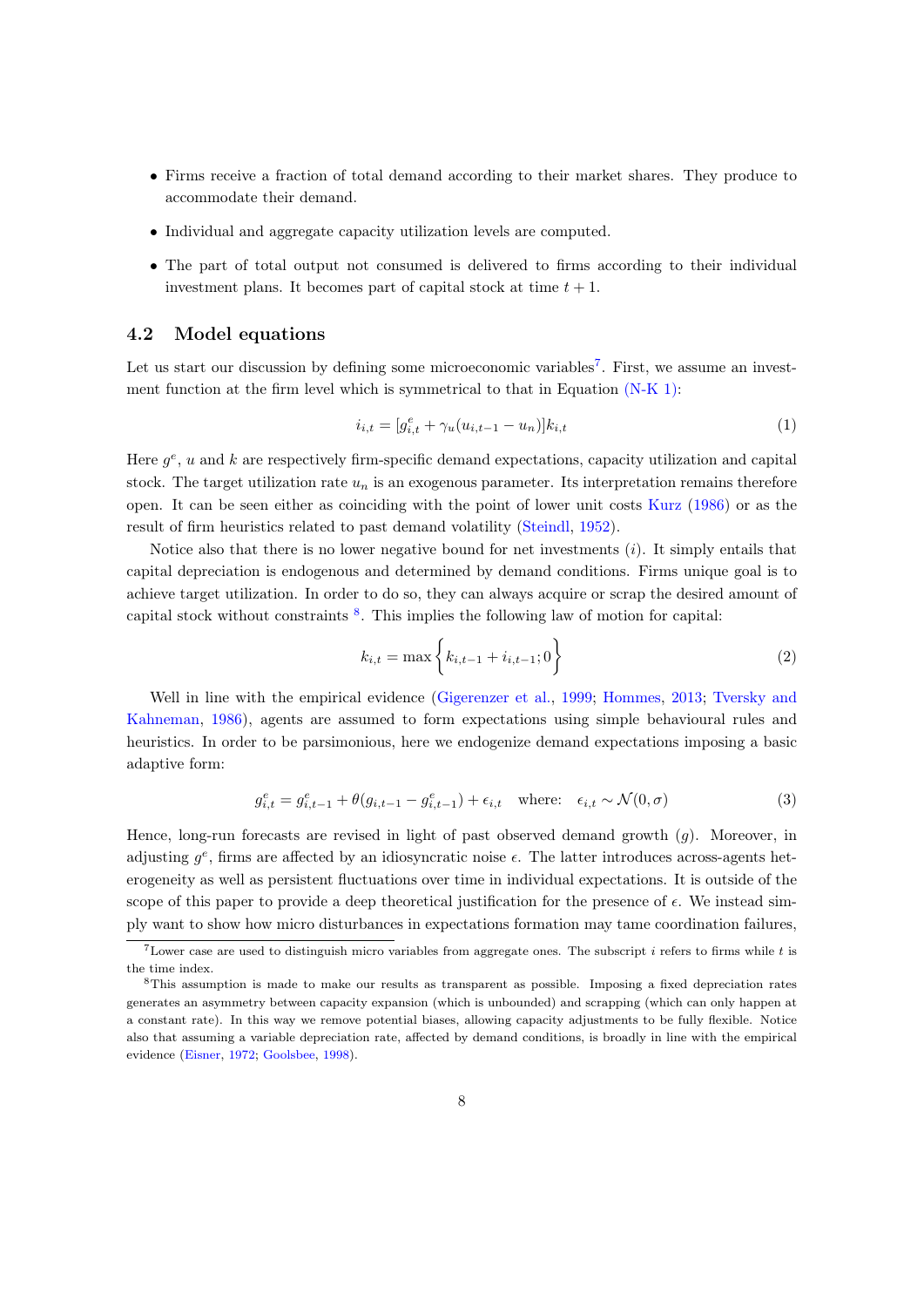bringing back stability into the system<sup>[9](#page-9-0)</sup>. The error term can nonetheless be seen as capturing all those (firm-specific) factors affecting demand expectations, other than mechanical adaptive adjust-ments<sup>[10](#page-9-1)</sup>. In our analysis, we will "switch on and off" the shocks to investigate different scenarios. In particular, depending on the specification of  $\theta$  and  $\sigma$  one can define four cases:

- 1.  $[\theta = 0; \sigma = 0]$ : Identical firms with no learning.
- 2.  $[\theta \in (0,1); \sigma = 0]$ : Identical firms with adaptive learning.
- 3.  $[\theta \in (0,1); \sigma > 0]$ : Heterogeneous firms with adaptive stochastic expectations. The process for  $g^e$  is stationary, the effect of shocks is temporary. Hence,  $g^e$  will fluctuate around a timedrift given by the evolution of  $g$ .
- 4.  $[\theta = 0; \sigma > 0]$ : Heterogeneous firms with random walk expectations. The process for  $g^e$  is  $I(1)$ , shocks have a permanent effects while g do not play any role.

Cases 1 and 2 rule out heterogeneity and will be discussed in [Section 5.1.](#page-11-0) The focus of this paper is on case 3 since it describes a scenario where expectations are heterogeneous and linked to the dynamics of demand. When  $\theta = 0$  (case 4)  $g^e$  degenerates to an I(1) process, expectations become purely random and disconnected from actual demand growth.

Firms are assumed to keep a fixed proportion between capital and labour:

<span id="page-9-3"></span>
$$
l_{i,t} = \frac{k_{i,t}}{av} \tag{4}
$$

Where  $\alpha$  is labour productivity and  $v$  is the capital-to-output ratio. Firms start the production only after they know their level of demand<sup>[11](#page-9-2)</sup>. They produce exactly to match demand, up to capacity constraints:

$$
y_{i,t} = \min\left\{ AD_t f_i; \frac{k_{i,t}}{v} \right\} \tag{5}
$$

Where AD is total aggregate demand, f stands for the individual market share and  $\frac{k}{v}$  is maximum capacity output. Modelling the evolution of  $f$  would imply making some other assumptions about competition and market selection mechanisms. Instead, we want to keep our model as simple as possible and therefore market shares are assumed to be constant and exogenous. In other words, simulations are performed imposing an invariant distribution of firm size. Nonetheless, we allow for three different specifications for the distribution of f:

<span id="page-9-0"></span><sup>9</sup>We leave for future extensions the possibility for agents to chose from menu of different forecasting rules [\(Anufriev](#page-17-2) [et al.,](#page-17-2) [2013;](#page-17-2) [Anufriev and Hommes,](#page-17-3) [2012;](#page-17-3) [Brock and Hommes,](#page-18-10) [1997\)](#page-18-10). Examples of macroeconomic models which allow for switching and rules selection are [De Grauwe](#page-18-11) [\(2012\)](#page-18-11) in a DSGE framework and [Roventini et al.](#page-21-11) [\(2016\)](#page-21-11) for the "K+S" model. Nonetheless, we posit that dealing with heterogeneity in a more complex fashion would only strengthen our results.

<span id="page-9-1"></span><sup>10</sup>[Palumbo and Trezzini](#page-20-11) [\(2003\)](#page-20-11) provide several reasons for which the adjustment of capacity to demand should be considered as neither automatic nor instantaneous.

<span id="page-9-2"></span> $11$  For the sake of transparency, we remove the uncertainties associated to the production process. As a consequence, we can escape modelling inventories. In this way agents are only affected by uncertainty when undertaking investment decisions.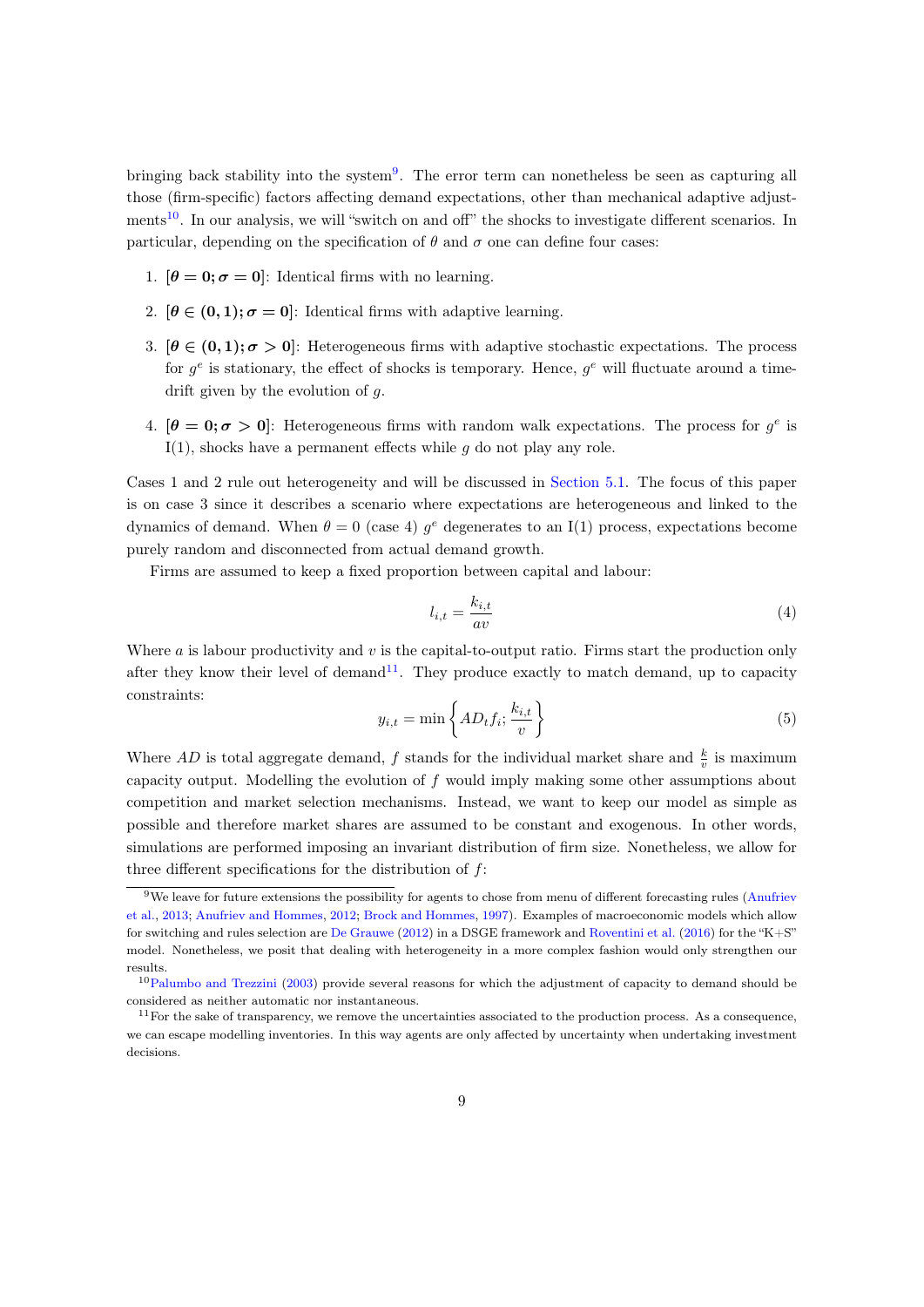- Baseline:  $f_i = 1/N \quad \forall i$ .
- Pareto:  $f_i \sim \text{Pareto}(1,1)$ .
- Lognormal:  $f_i \sim$  Lognormal (0,1).

We therefore allow for a benchmark case in which firms have identical shares as well as two alternative scenarios with right-skewed distributions of  $size^{12}$  $size^{12}$  $size^{12}$ . Given output levels and the capital stock it is possible to compute the degree of capacity utilization as:

<span id="page-10-2"></span>
$$
u_{i,t} = y_{i,t} \frac{v}{k_{i,t}} \tag{6}
$$

We can now discuss aggregate variables. As in Equations [\(N-K 2\)](#page-4-3) and [\(N-K 3\)](#page-4-4) total consumption and the profit rate are given by:

<span id="page-10-3"></span>
$$
C_t = c_p \Pi_t + wL_t \quad \text{Where:} \quad \Pi = R_t K_t \tag{7}
$$

$$
R_t = \frac{mU_t}{v} \tag{8}
$$

If we normalize the price to 1, there is the following negative relation between wages and mark-up:

$$
m = \frac{a - w}{w} \tag{9}
$$

Aggregate demand is the sum of consumption and investments:

$$
AD_t = C_t + \sum_{i=1}^{N} \max \left\{ i_{i,t}; 0 \right\}
$$
 (10)

Finally, average capacity utilization and national income are also obtained as:

$$
Y_t = \sum_{i=1}^{N} y_{i,t} = AD_t
$$
\n(11)

<span id="page-10-4"></span>
$$
U_t = \sum_{i=1}^{N} u_{i,t} \frac{k_{i,t}}{K_t} = \frac{Y_t v}{K_t}
$$
\n(12)

### <span id="page-10-0"></span>5 Results

The stability of the system will be investigated under different scenarios. We start by assuming homogeneous expectations and show that the ABM version behaves symmetrically to the aggregative

<span id="page-10-1"></span><sup>&</sup>lt;sup>12</sup>The right-skewness of the firm size distribution is a robust stylized fact of industrial dynamics [Dosi et al.](#page-19-12)  $(2007)$ . Here we use two density functions widely found in the empirical literature: the Lognormal [\(Stanley et al.,](#page-21-12) [1995\)](#page-21-12) and the Pareto [\(Axtell,](#page-18-12) [2001\)](#page-18-12). Specifically, at the beginning of the simulation a random number drawn from the assumed distribution is assigned to each firm. Market shares are then obtained by normalizing for the overall sum, in order to ensure:  $\sum_{i=1}^{N} f_i = 1$ .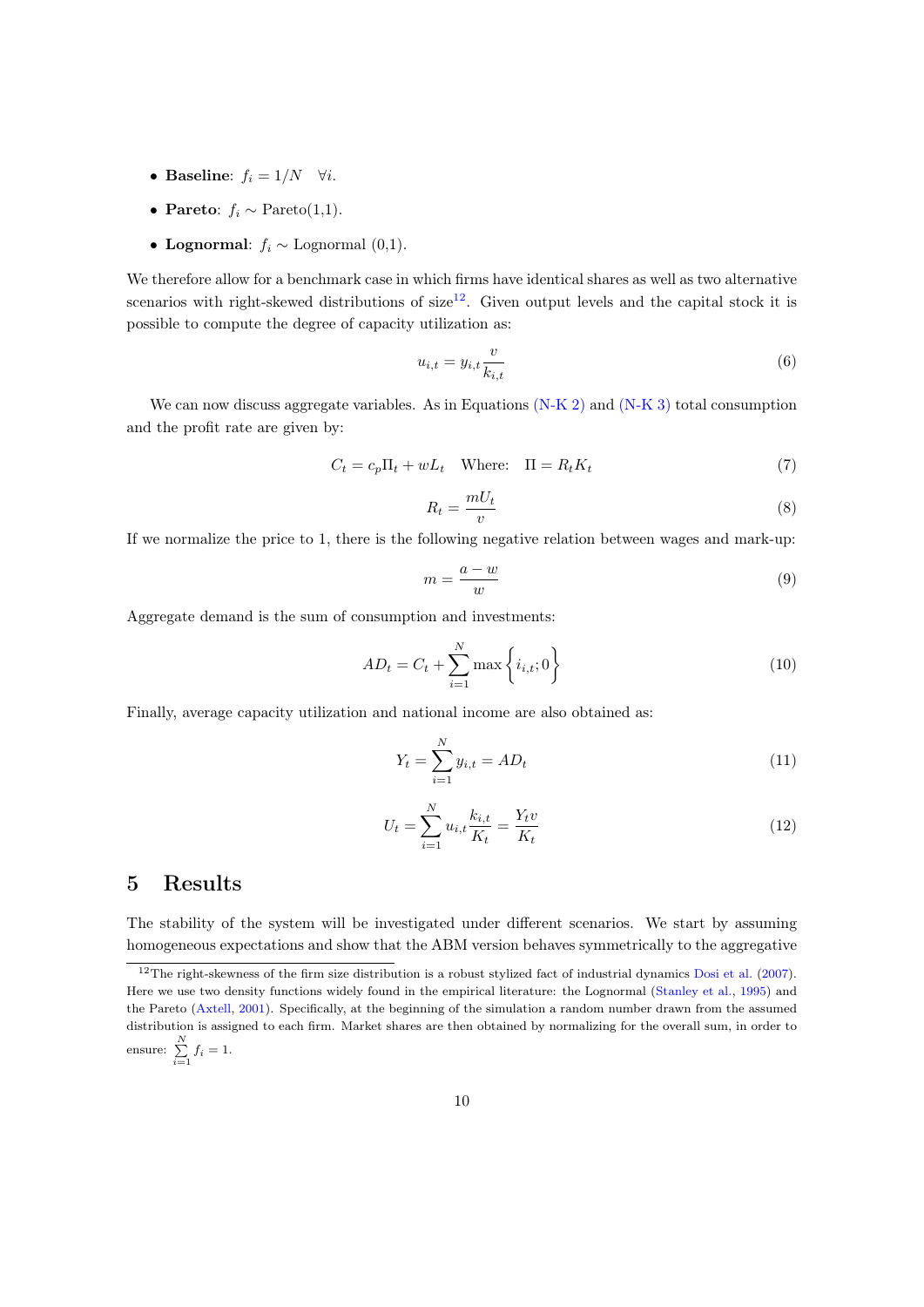model. Then, we introduce idiosyncratic shocks and heterogeneity. In this second case H-I does not arise anymore.

In all the scenarios the system is initialized in a steady-state where each firm utilize its capacity at the desired level (see [Appendix](#page-22-0) for details). We let the economy grow in equilibrium for 10 steps and then we introduce a permanent  $2\%$  shock on wages and study the model response<sup>[13](#page-11-1)</sup>.

Parameters value are presented in [Table 1.](#page-23-0)

### <span id="page-11-0"></span>5.1 Equilibrium and Harrodian instability with homogeneous expectations

By "turning off" the shocks in Equation [\(3\)](#page-8-2) (i.e.  $\sigma = 0$ ) it is possible to study a scenario with homogeneous agents. To create a parallel with the standard model we allow both for fixed (no learning) and adaptive expectations.

Results are reported in Figure  $1^{14}$  $1^{14}$  $1^{14}$ . In the case with no learning (solid line), after the permanent shock in wages, U rapidly converge to a new higher steady-state level. Instead, if expectations are adaptive (dotted line), the model is not able to reach a new equilibrium after an external perturbation. Harrodian instability emerges and U increases exponentially.

Hence, our ABM extension, when expectations are homogeneous, is proved to be isomorphic to the aggregate model. A balanced growth path is sustainable only insofar as agents do not revise their predictions in light of past information. This result is intuitive but important since it implies a general consistency of the ABM microfoundations adopted, allowing us to make robust comparisons with the canonical N-K model.

#### 5.2 Heterogeneous expectations

In this section we explore the more general case with adaptive stochastic expectations. [Figure 2](#page-25-1) display the evolution of  $U$  after the shock for a single realization, adopting three different specifications of the size distribution. Imperfect adjustments of  $g<sup>e</sup>$  at the micro level generate, as an emergent property, endogenous fluctuations in aggregate capacity utilization. Also, U evolves within realistic values. Bad coordination and H-I are not present. Interestingly, fluctuations do not necessary occur around the target value  $u_n$ , thus, the endogeneity of U is preserved.

To test whether these results are robust to different realizations of the random component, we report some Monte Carlo statistics in [Table 3.](#page-23-1) Results confirm the general picture given so far: the average utilization is significantly different from  $u_n$  while the volatility of the series is always positive. Moreover, consistently with the "granular hypothesis" [\(Gabaix,](#page-19-13) [2011\)](#page-19-13), volatility appears to be positively related to the skewness of the firm size distribution. When market shares are

<span id="page-11-1"></span><sup>13</sup>We assume a permanent shift to avoid any ambiguity, as common in the literature [Hein et al.](#page-20-2) [\(2010\)](#page-20-2). Results for the case of a temporary shock are available upon request.

<span id="page-11-2"></span><sup>&</sup>lt;sup>14</sup>Simulations are run using Laboratory for Simulation Development (LSD). A complete description of the software is given in [Valente](#page-21-13) [\(2008\)](#page-21-13).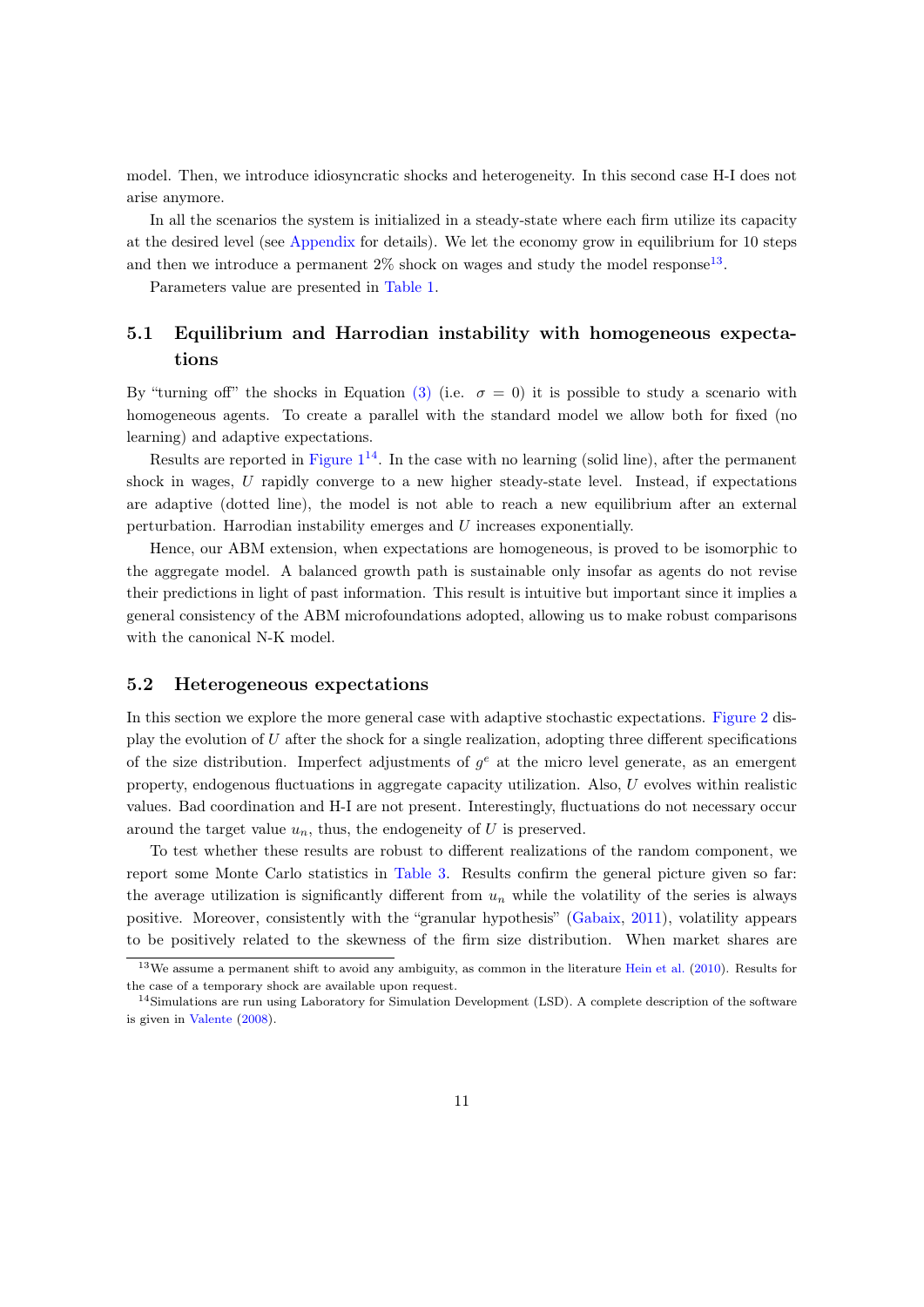Pareto-distributed, fluctuations are stronger than respectively in the Lognormal and in the baseline case.

To investigate instability we use three different measures:

- Deterministic trend: the slope of the regression  $U_t = \alpha + \beta T t$  can be used to check whether  $U$  displays a trending behaviour.
- Unit root test: the augmented Dickey-Fuller test is performed to identify the presence of stochastic trends.
- Instability ratio: it is given by  $x/T$ . Where x is the number of observations that lie above 0.95 or below 0.3 and  $T$  is the total number of time steps.

By looking at  $\beta_T$  we can conclude that capacity utilization does not exhibit any deterministic tendency to rise (fall). The instability ratio is zero on average. Therefore, across-simulations, U almost never approaches either full-capacity or unrealistically low values. On the contrary, well in tune with recent findings in [Nikiforos](#page-20-9) [\(2015\)](#page-20-9), it is not possible to reject the unit root hypothesis for  $U$ . The dynamics of  $U$  is thus path-dependent, being triggered by the accumulation of random shocks. Nevertheless, the presence of stochastic trends never leads to explosive patterns, as suggested by both  $\beta_T$  and the instability ratio.

At this stage, two aspects are worth to be stressed. First, the presence of a unit root is an emergent property of the system. As already discussed, for  $\theta > 0$ , micro-shocks are persistent but not permanent and individual expectations follow a stationary process. Interactions and continuous adjustments at the micro level generate an aggregate time series for U which is well approximated by an I(1) specification. Second, weak trends in U do not bring about any adjustment in  $u_n$ . No satisficing behaviours are assumed and the target rate of utilization remains constant during the simulation. According to our results, it can be misleading, as done in [Nikiforos](#page-20-9) [\(2015\)](#page-20-9), to interpret the trend component of  $U$  as reflecting slow variations in desired utilization rates. As we will argue in the next section, secular movements in  $U$  should be seen as the result of phases where microeconomic behaviours tend to weakly comove.

#### 5.3 A general discussion

In the previous sections two important results have been showed. Instability arises when agents are identical while it vanishes when micro-heterogeneity is introduced. Moreover, firms' attempts to achieve target utilization will result in a collective failure to drive U towards  $u_n$ . This is a typical example of emergent property: an aggregate outcome which cannot be predicted by looking at isolated micro behaviours.

The mechanisms underlying these results are rather intuitive. Firms have to set their investment expenditures simultaneously without any information about other agents behaviour. Expectations, on the one hand, directly affect individual capital growth  $(gk)$  while, on the other, contribute to overall income growth  $(q)$  through aggregate demand externalities. Formally:

$$
gk_{i,t} = f(g_{i,t-1}^e)
$$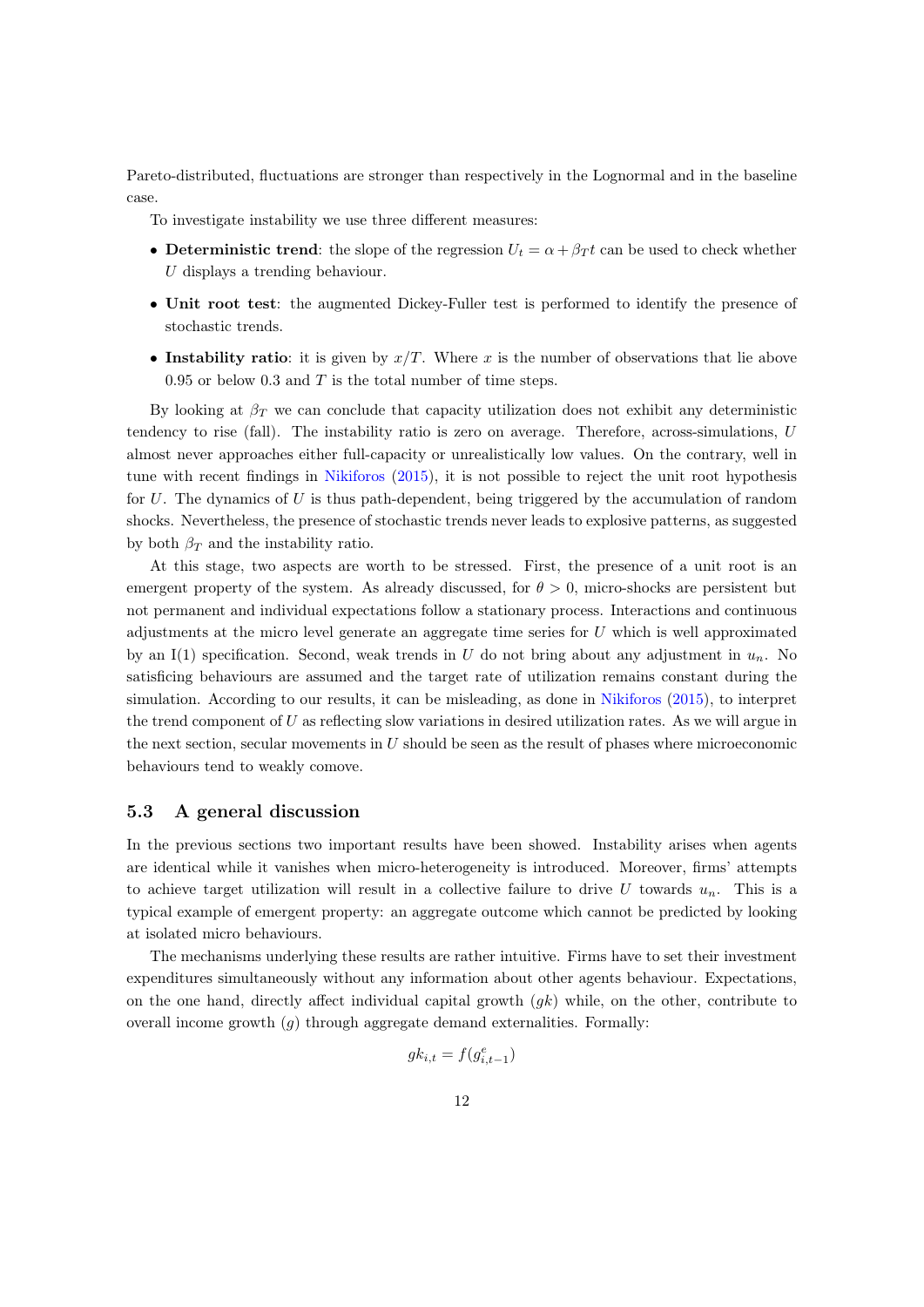$$
g_t = f(g_{1,t}^e, ..., g_{N,t}^e)
$$

From Equation  $(6)$  the growth rate of u can be written as:

$$
gu_{i,t} = g_t - g_{i,t}
$$

Agents interact via the macroeconomic level since their decisions determine the formation of aggre-gate demand<sup>[15](#page-13-0)</sup>. Each firm has a theoretical optimal expectation value  $g^e(*)$  which, given g, allows to achieve target utilization. However, since the value of  $q$  is not given but depends on what other agents are doing, we are in presence of strategic complementarietes [\(Cooper and John,](#page-18-1) [1988\)](#page-18-1). The individual optimal strategy  $g^e(*)$  is positively affected by the behaviour of the other  $N-1$  firms.

In absence of shocks and heterogeneity (see [Section 5.1\)](#page-11-0), *strategic complementarietes* and aggregate demand externalities lead to mutually reinforcing patterns and instability. There is perfect correlation in microeconomic behaviours. After a positive (negative) shock, expectations are continuously revised upwards (downwards) and capital stock never fully adjusts to demand. All firms will be in a persistent situation with excess (shortage of) capacity. The induced component  $\gamma_u(u - u_n)$ drives a positive (negative) wedge between g and  $g^e$ . As a result, all expectations will be persistently negatively (positively) biased which, in turn, entails a positive (negative) discrepancy between the growth rate of income and that of capital. Individual and aggregate utilization will therefore ever-rise up to the full-capacity limit.

Instead, idiosyncratic shocks generate heterogeneous forecasts. Agents who underestimated their demand growth  $(g_k < g)$  will experience an increase in their utilization rates  $(g_u > 0)$  while an inverse dynamics characterize optimistic firms  $(q_k > q)$ . Hence, at any point in time firms with  $u > u_n$  coexist with others displaying  $u < u_n$ . This pattern can be grasped by looking at the empirical distribution of u [\(Figure 3\)](#page-26-0). Indeed, micro utilization rates tend to be dispersed around the target level during the simulation<sup>[16](#page-13-1)</sup>. As a consequence, the catching-up component  $(\gamma_u(u-u_n))$ does not operate anymore as a destabilizing force, since adjustments in different directions occur contemporaneously. To put it differently, the simultaneous presence of excess capacity and underutilization brings about investment responses that are neither perfectly correlated nor uni-directional. It introduces a negative feedback in the system which breaks the self-reinforcing process underlying H-I.

Random noises are exactly responsible for continuously disrupting any tendency over equalization of expectations. They generate persistent disequilibrium at the micro level. In other words, agents never settle in a state with  $u = u_n$ . Monte Carlo statistics [\(Table 3\)](#page-24-0) using firm-level data on utilization corroborate this idea. Both the standard deviation (second column) and the average absolute deviation from  $u_n$  (third column) are positive and significant. The mean value of pooled observations for  $u$  is different from the target level, suggesting that agents do not achieve the target

<span id="page-13-0"></span><sup>&</sup>lt;sup>15</sup> This is reminiscent of late contributions embedding demand externalities and multiplier effects in a neoclassical framework [\(Angeletos and La'O,](#page-17-4) [2013;](#page-17-4) [Beaudry et al.,](#page-18-13) [2017\)](#page-18-13). Even more importance to Keynesian features is given in agent-based models belonging to the "K+S" family. Within such tradition, demand externalities and coordination issues have been recently linked to labour market dynamics in [Dosi et al.](#page-19-3) [\(2017\)](#page-19-3).

<span id="page-13-1"></span><sup>&</sup>lt;sup>16</sup>The distribution is right censored since u cannot exceed 1 (full capacity).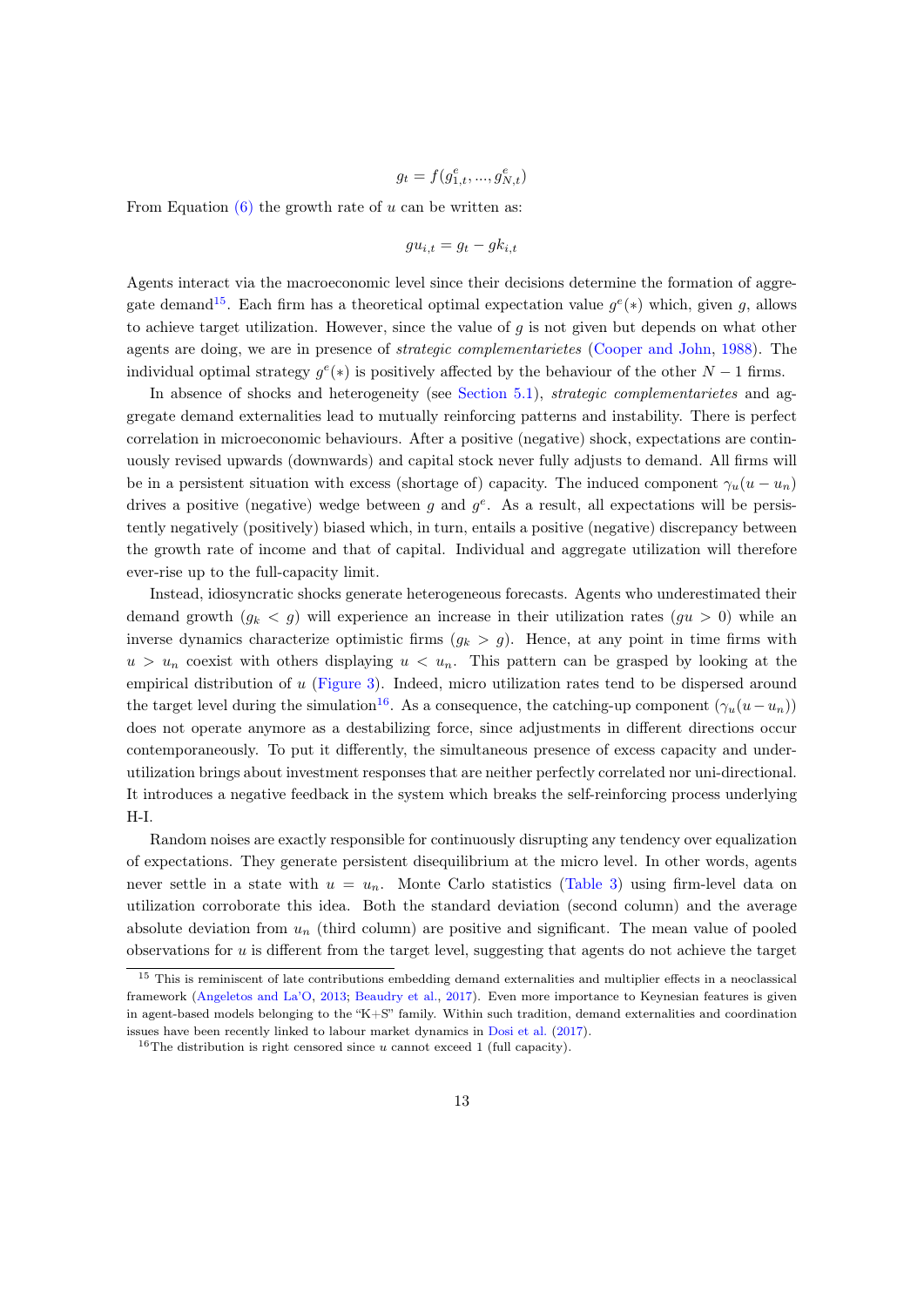not even on average<sup>[17](#page-14-0)</sup>. Finally, we present the instability ratio in the fourth column. For a sample size of  $N \times T$ , only 20% of observations lie above or below the threshold values. The ratio is larger than the one computed using macro data (see [Table 2\)](#page-23-1). As expected, higher microeconomic turbulence tends to be partially averaged out in the process of aggregation.

As common in evolutionary environments, a relatively stable macrodynamics emerges exactly out of persistent disequilibrium at lower levels of aggregation. Notice however that, although stability is achieved, the model can at the same time account for the cyclical behaviour of  $U$ . Endogenous booms and recessions arise as a result of weak correlation in investment behaviours. Expectations may, in fact, show some short-lived phases of convergence, driving both expansions and downturns.

Let us finally compare our solution to these discussed in [Section 3](#page-6-0). First, we escape from introducing satisficing behaviours, thus,  $u_n$  remains an exogenous variable. Furthermore, expectations are endogenous and realistically linked to past demand dynamics. [Figure 4](#page-26-1) plots the (pooled) distribution of  $g^e$ . Forecasts appear to be centered around actual average demand growth. Monte Carlo statistics for g and  $g^e$  are described in [Table 4](#page-24-1) to support more robust inference. The actual growth rate of total output gravitates around a value of 4,7 %. Interestingly, demand expectations (third column) are not significantly different, on average, from this value and the mean prediction error (fourth column) tends to be relatively small. Such results are not surprising since, as already discussed,  $g^e$  is modeled as an AR(1) process which includes g as time-drift.

Nevertheless, in contrast to Marxian-inspired models, continuous expectations revisions do not lead the system to gravitate around  $u_n$ . This failure is due to the presence of spillovers and interactions, whose effects cannot be properly captured by purely aggregative models.

#### 5.4 Macroeconomic paradoxes

In this section we test whether macroeconomic paradoxes are retained in our ABM extension when heterogeneity is present. It is straightforward that comparative dynamics exercises make little sense if our variable of interest is  $I(1)$ . We cannot expect, as for the baseline case with a steady-state solution, that permanent increases in  $w$  or  $c_p$  will lead to a new equilibrium with higher growth rates and capacity utilization. Since the process for U displays a unit root, the trajectory of the system is driven by the accumulation of shocks. Hence, the initial positive effect of a rise in wages or in propensity to consume may be reverted for some specific realizations of the random component.

Instead of focusing on within-simulation shifts in utilization rates, macroeconomic paradoxes should be studied by means of between-simulations comparisons. To put it another way, we compare the evolution of U when a 2% permanent shock (either on w or  $c_p$  at  $t = 10$ ), vis-à-vis a counterfactual scenario in which everything has remained unaltered. Results for a single realization are presented in [Figure 5](#page-27-0) while [Figure 6](#page-27-1) displays Monte Carlo averaged dynamics. A positive and significant difference in  $U$  is found with respect to the "no shock" scenario. Under this perspective, the model presented

<span id="page-14-0"></span><sup>&</sup>lt;sup>17</sup>There is a discrepancy between the mean of U [\(Table 2\)](#page-23-1) and that of u [\(Table 3\)](#page-24-0). This can be explained by looking at the construction of U. Aggregate utilization is a weighted average of micro data. Higher weights are associated to big firms which over-accumulated capital stock and display large excess capacity. This will introduce a negative bias which instead is not present when we simply pool all the observations for u and take the mean.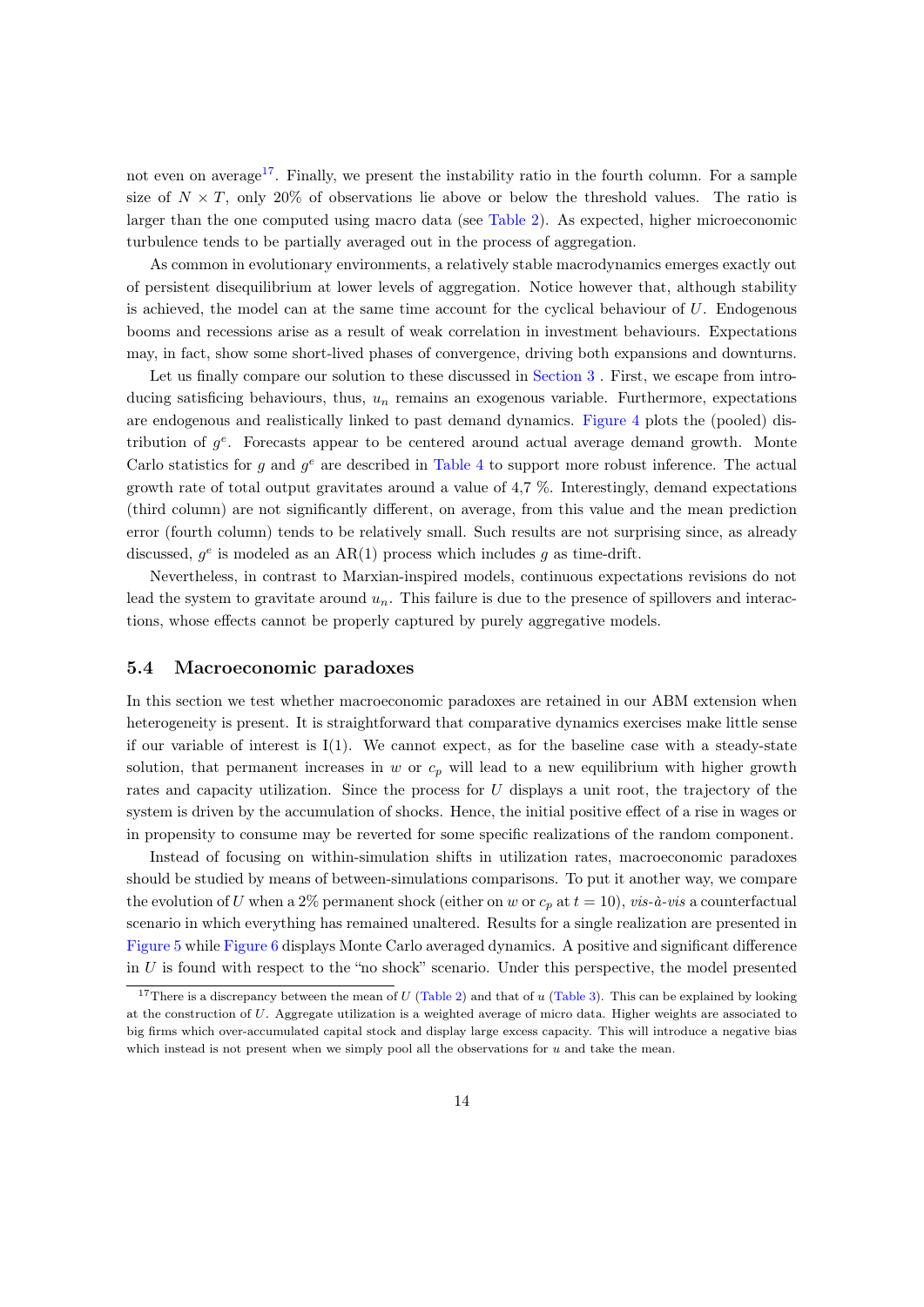here preserves the paradox of thrift and that of costs together with their policy implications. A boost in aggregate consumption brings about greater rates of utilization relatively to what would have happened otherwise.

A similar approach is also found in recent models assessing the impact of austerity measures in presence of investment hysteresis [\(Bassi and Lang,](#page-18-14) [2016\)](#page-18-14). In such framework, the impact of negative demand shocks is necessarily evaluated with respect to a counterfactual world where contractionary fiscal policies have not been implemented. Our results have strong implications for the empirical tests of macroeconomic paradoxes. Econometric works so far have been focusing on standard techniques which requires stationarity assumptions [\(Stockhammer et al.,](#page-21-14) [2009\)](#page-21-14), largely neglecting the possibility of integrated processes. In other words, the statistical framework adopted so far appears better suited to perform comparative dynamics than to deal with integrated variables.

#### 5.5 Sensitivity analysis

So far we presented results for a benchmark parametrization. Now we explore their robustness under different configurations. Let us start the discussion by looking at the stability indicators. The two parameters that can be related to H-I are  $\theta$  and  $\sigma$  since they regulate expectations and investment behaviours<sup>[18](#page-15-0)</sup>. We explore a two-dimensional parameter space  $(S)$  given by:

$$
S = \{ (\theta, \sigma) \mid \theta \in [0.05, 0.3] \text{ and } \sigma \in [0.001, 0.015] \}
$$

Contour plots are presented in Figure  $7^{19}$  $7^{19}$  $7^{19}$ . They show the sensitivity of our three instability indicators for different specifications of the firm size distribution. Plots on the left show that we can never reject the unit root hypothesis for U. The estimated p−value of the augmented Dickey-Fuller test is always larger than 0.3. By focusing instead on the other two indicators we can make some conclusions about H-I. Upward instability emerges when  $\theta$  is relatively larger than  $\sigma$ . In this region of the parameter space the slope of the trend is positive and the instability ratio is high. As expected, when the idiosyncratic component shrinks relatively to the adaptive one, the model converges to the case with homogeneous expectations described in [Section 5.1.](#page-11-0)

When instead  $\sigma$  increases excessively with respect to  $\theta$ , downward instability emerges. In this case, the slope of the time trend is negative and the instability ratio is high. Since u can vary in a range from 0 to 1 and  $u_n$  is set relatively close to full capacity limit, large shocks are more likely to drive firms far below  $u_n$  than far above. When the share of firms with excess capacity becomes extremely large, the induced adjustment component will act as a destabilizing force and agents will converge towards ever-lower expectations.

However, it is also clear that for a significantly large portion of  $S$  the model displays a nontrending behaviour and an instability ratio close to zero. In other words, stable patters emerge when the adaptive component and the idiosyncratic one are sufficiently balanced. Sensitivity tests

<span id="page-15-1"></span><span id="page-15-0"></span><sup>&</sup>lt;sup>18</sup>Notice that the parameter  $\gamma_u$  only affect *Keynesian instability*.

<sup>19</sup>Scatter plots are obtained as follows. First, the variable of interest is computed for all the points in a discrete subset of S given by:  $\{0.05, 0.06, ..., 0.3\} \times \{0.001, 0.002, ..., 0.015\}$ . Second, we fit a local polynomial regression to explore the whole S.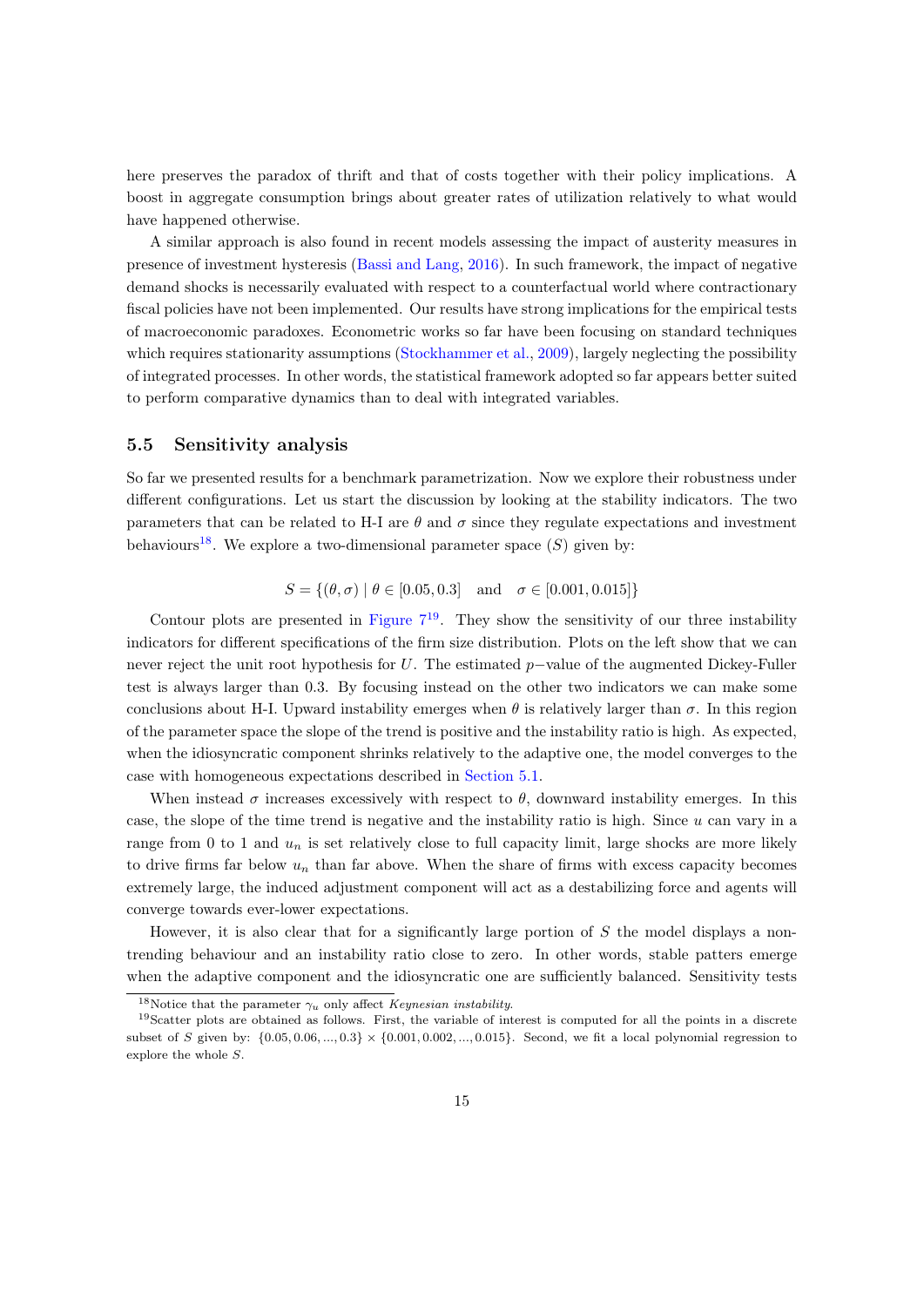confirm that there is room for adaptive learning in the N-K setting. They also highlight the crucial role played by idiosyncratic errors. For a given  $\sigma$ , the more we move towards a purely mechanic adaptive adjustment by increasing  $\theta$ , the higher will be the probability to observe unstable patterns. In other words, errors and biases in predicting demand growth are needed. Purely mechanical, uni-directional adjustments cannot be sustained. This result is consistent with a large literature on learning and expectations in complex environments [\(Dosi et al.,](#page-19-14) [2001;](#page-19-14) [Gigerenzer et al.,](#page-19-9) [1999\)](#page-19-9). In a decentralized world characterized by heterogeneous interacting agents, individual behaviours close to rationality may lead to undesired consequences at the aggregate level. Instead, as in our case, naive agents whose decisions are largely driven by random forces, may act as stabilizers.

Another important result of the model concerns the emergence of macroeconomic paradoxes. We finally check whether this property survives to different parameter configurations. Once again, we focus on  $\theta$  and  $\sigma$ . For each point in S the following variable is computed:

$$
\Delta \bar{U} = \bar{U}^S - \bar{U}^{NS}
$$

Where  $\bar{U}^S$  and  $\bar{U}^{NS}$  are (Monte Carlo averaged) mean utilization respectively for a scenario with a 2% permanent shift on w and for the case with no shocks.  $20$ . [Figure 8](#page-28-1) presents the evolution of  $\Delta\bar{U}$  in response to parameters variations. Not surprisingly, the gap between the two scenarios becomes zero only when the volatility of expectations is extremely high. On the contrary, in normal conditions, there is a positive and significant gap in mean utilization. Therefore, we can conclude that the model robustly preserves also macroeconomic paradoxes commonly found in Keynesian economics.

### <span id="page-16-0"></span>6 Conclusion

In this paper we presented a simple ABM extension of the standard N-K model. A parsimonious microfoundation of investment decisions has been introduced. Then, we used the model as a tool to analyze the stability properties of the system. Such approach is in line with the interpretation of Harrodian instability as a coordination failure.

We first showed that if demand expectations are homogeneous the model is isomorphic to the case with a representative firm. Firm-specific shocks affecting demand forecasts were then introduced. It was showed that dealing with heterogeneity in such a conservative form is already sufficient to draw alternative conclusions with respect to standard aggregate analysis. Under this new specification, capacity utilization does not exhibit an explosive dynamics anymore. A non-trending process with endogenous oscillations emerges as a result of decentralized and imperfect learning efforts. In this respect, our approach overcomes the typical trade-off between learning and stability present in the baseline version of the N-K model.

Differently from other solutions to the instability problem found in the literature, our proposal has been showed to preserve both the presence of macroeconomic paradoxes and the demand-led

<span id="page-16-1"></span><sup>&</sup>lt;sup>20</sup>∆U is set to zero when not significant at the 5%. We do not report sensitivity analysis for a parallel shock on  $c_p$ since it leads to the same conclusions. Nonetheless, results are available upon request.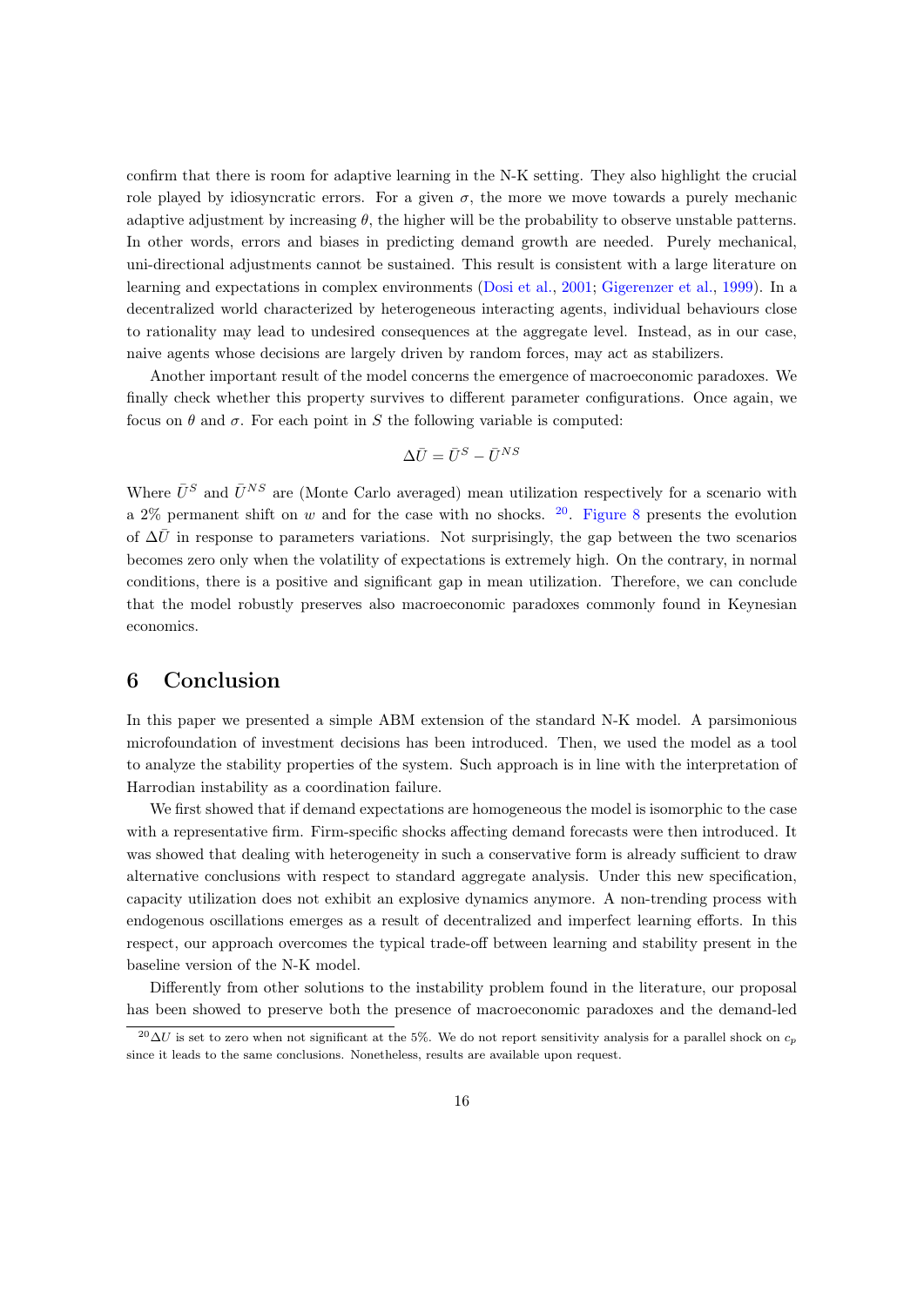nature of growth.

Sensitivity analysis has confirmed the general robustness of our results.

In the final part of the paper, the emphasis on idiosyncratic random prediction errors as stabilizers has been roughly linked to a series of well-known results in the field of learning in complex systems. A more sophisticated characterization of heterogeneity is however required to further investigate the issue. For instance, similarly to [De Grauwe](#page-18-11) [\(2012\)](#page-18-11) and [Roventini et al.](#page-21-11) [\(2016\)](#page-21-11), one may be interested in adapting the heuristic switching model to the N-K setting. Symmetrically, one can introduce technical change and firm-specific productivity shocks as well as evolutionary market selection mechanisms. This will be exactly the direction of our future research.

The key contribution of this work must instead be found in its methodological proposal. We suggested that the N-K model should be extended to study expectations formation and coordination mechanisms, adopting an agent-based perspective. A similar task may provide complementary results to purely aggregative models and, as in the case presented here, it may outperform them in solving some important theoretical puzzles.

#### Acknowledgments

I thank Andrea Roventini, Engelbert Stockhammer, Anwar Shaikh, Gabriel Porcile, Attilio Trezzini, Antonella Palumbo, Alberto Botta, Pietro Santoleri and Caterina Santi for providing useful comments and discussions. I am also grateful to participants of the  $8^{th}$  Annual PhD workshop of the PKSG in Greenwich, the WEHIA 2016 conference in Castellon de la Plana and the STOREP 2016 conference in Catania. All usual disclaimers apply. The author acknowledges the support by the European Union's Horizon 2020 research and innovation programme under grant agreement No. 649186 - ISIGrowth.

### References

- <span id="page-17-1"></span>Allain, O. (2014), 'Tackling the instability of growth: a kaleckian-harrodian model with an autonomous expenditure component', Cambridge Journal of Economics p. beu039.
- <span id="page-17-4"></span>Angeletos, G.-M. and La'O, J. (2013), 'Sentiments', Econometrica 81(2), 739–779.
- <span id="page-17-2"></span>Anufriev, M., Assenza, T., Hommes, C. and Massaro, D. (2013), 'Interest rate rules and macroeconomic stability under heterogeneous expectations', Macroeconomic Dynamics 17(08), 1574–1604.
- <span id="page-17-3"></span>Anufriev, M. and Hommes, C. (2012), 'Evolution of market heuristics', The Knowledge Engineering Review 27(02), 255–271.
- <span id="page-17-0"></span>Ashraf, Q., Gershman, B. and Howitt, P. (2011), Banks, market organization, and macroeconomic performance: an agent-based computational analysis, Technical report, National Bureau of Economic Research.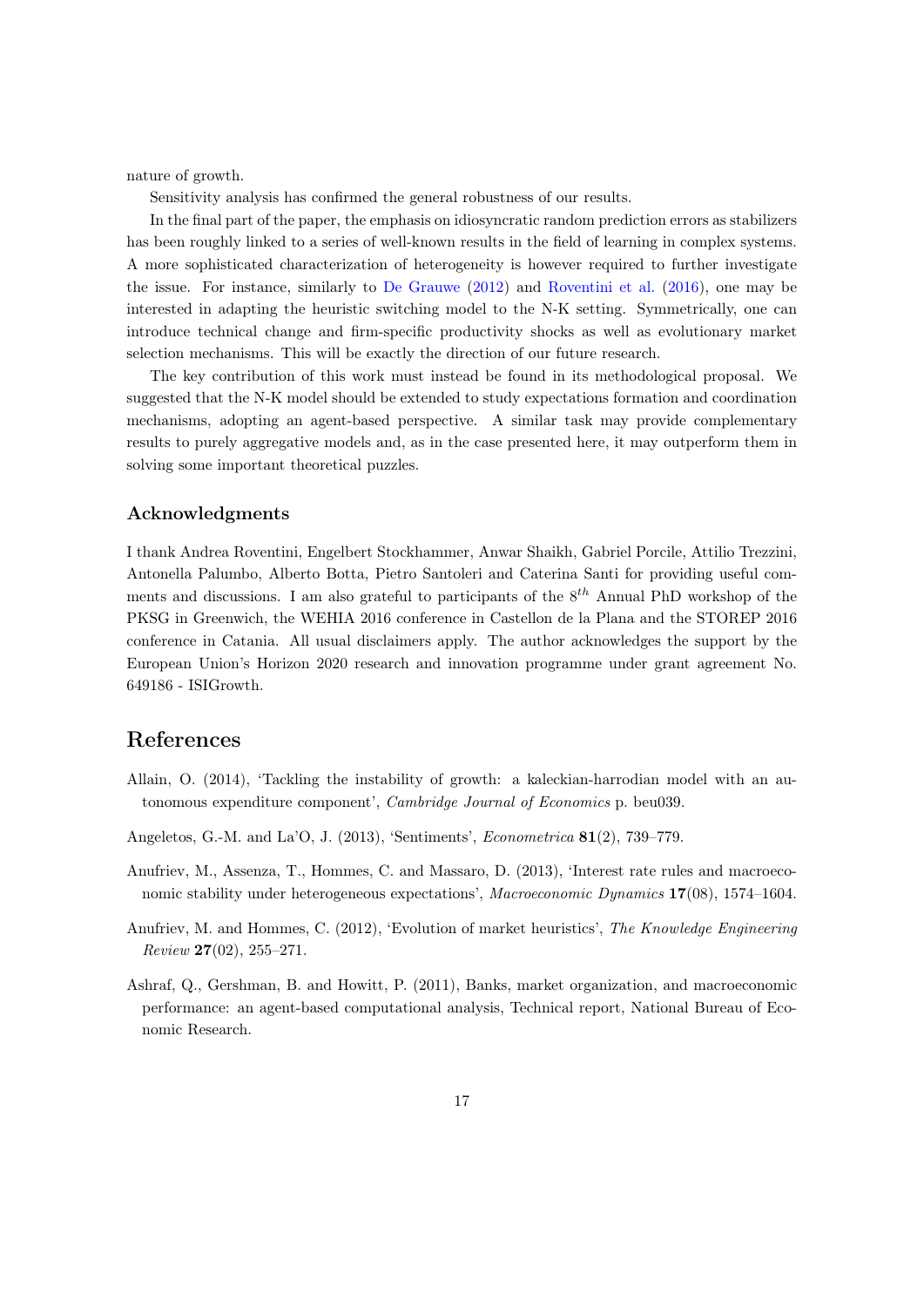<span id="page-18-12"></span>Axtell, R. L. (2001), 'Zipf distribution of us firm sizes', Science 293(5536), 1818–1820.

- <span id="page-18-14"></span>Bassi, F. and Lang, D. (2016), 'Investment hysteresis and potential output: A post-keynesian– kaleckian agent-based approach', Economic Modelling 52, 35–49.
- <span id="page-18-13"></span>Beaudry, P., Galizia, D. and Portier, F. (2017), 'Reconciling hayek's and keynes' views of recessions', The Review of Economic Studies p. rdx008.
- <span id="page-18-0"></span>Bhaduri, A. and Marglin, S. (1990), 'Unemployment and the real wage: the economic basis for contesting political ideologies', Cambridge journal of Economics pp. 375–393.
- <span id="page-18-2"></span>Blanchard, O. J. and Kiyotaki, N. (1987), 'Monopolistic competition and the effects of aggregate demand', The American Economic Review pp. 647–666.
- <span id="page-18-10"></span>Brock, W. A. and Hommes, C. H. (1997), 'A rational route to randomness', Econometrica: Journal of the Econometric Society pp. 1059–1095.
- <span id="page-18-7"></span>Caiani, A., Godin, A., Caverzasi, E., Gallegati, M., Kinsella, S. and Stiglitz, J. E. (2016), 'Agent based-stock flow consistent macroeconomics: Towards a benchmark model', Journal of Economic Dynamics and Control 69, 375–408.
- <span id="page-18-8"></span>Committeri, M. (1986), 'Some comments on recent contributions on capital accumulation, income distribution and capacity utilization', *Political Economy*  $2(2)$ , 161–86.
- <span id="page-18-1"></span>Cooper, R. and John, A. (1988), 'Coordinating coordination failures in keynesian models', The Quarterly Journal of Economics 103(3), 441–463.
- <span id="page-18-9"></span>Dallery, T. and Van Treeck, T. (2011), 'Conflicting claims and equilibrium adjustment processes in a stock-flow consistent macroeconomic model', Review of Political Economy 23(2), 189–211.
- <span id="page-18-4"></span>Dawid, H., Harting, P. and Neugart, M. (2014), 'Economic convergence: Policy implications from a heterogeneous agent model', Journal of Economic Dynamics and Control 44, 54–80.
- <span id="page-18-11"></span>De Grauwe, P. (2012), 'Booms and busts in economic activity: A behavioral explanation', Journal of Economic Behavior & Organization 83(3), 484-501.
- <span id="page-18-3"></span>Diamond, P. A. (1982), 'Aggregate demand management in search equilibrium', Journal of political Economy 90(5), 881–894.
- <span id="page-18-5"></span>Dosi, G., Fagiolo, G., Napoletano, M. and Roventini, A. (2013), 'Income distribution, credit and fiscal policies in an agent-based keynesian model', Journal of Economic Dynamics and Control 37(8), 1598–1625.
- <span id="page-18-6"></span>Dosi, G., Fagiolo, G., Napoletano, M., Roventini, A. and Treibich, T. (2015), 'Fiscal and monetary policies in complex evolving economies', Journal of Economic Dynamics and Control 52, 166–189.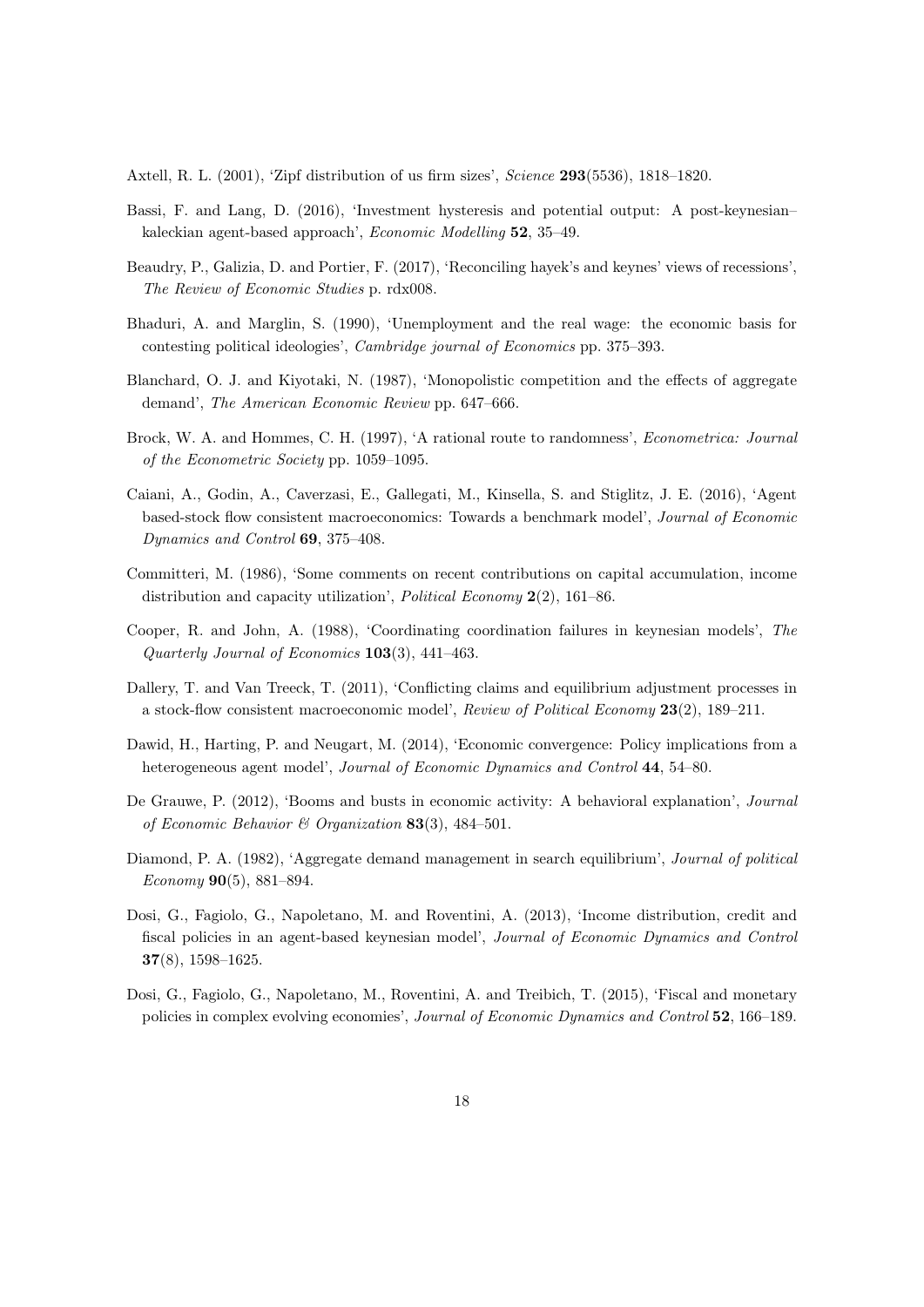- <span id="page-19-2"></span>Dosi, G., Fagiolo, G. and Roventini, A. (2010), 'Schumpeter meeting keynes: A policy-friendly model of endogenous growth and business cycles', Journal of Economic Dynamics and Control 34(9), 1748–1767.
- <span id="page-19-14"></span>Dosi, G., Marengo, L. and Fagiolo, G. (2001), Learning in evolutionary environments, Technical report, LEM Working Paper Series.
- <span id="page-19-3"></span>Dosi, G., Pereira, M. C., Roventini, A. and Virgillito, M. E. (2017), 'When more flexibility yields more fragility: The microfoundations of keynesian aggregate unemployment', Journal of Economic Dynamics and Control .
- <span id="page-19-12"></span>Dosi, G. et al. (2007), 'Statistical regularities in the evolution of industries. a guide through some evidence and challenges for the theory', Perspectives on innovation pp. 1110–1121.
- <span id="page-19-8"></span>Duménil, G. and Lévy, D. (1999), 'Being keynesian in the short term and classical in the long term: The traverse to classical long-term equilibrium', The Manchester School 67(6), 684–716.
- <span id="page-19-0"></span>Dutt, A. K. (1984), 'Stagnation, income distribution and monopoly power', Cambridge journal of Economics pp. 25–40.
- <span id="page-19-7"></span>Dutt, A. K. (1997), Equilibrium, path dependence and hysteresis in post-keynesian models, in 'Markets, Unemployment, and Economic Policy', Vol. 2, Psychology Press, pp. 238–253.
- <span id="page-19-10"></span>Eisner, R. (1972), 'Components of capital expenditures: Replacement and modernization versus expansion', The Review of Economics and Statistics pp. 297–305.
- <span id="page-19-4"></span>Fagiolo, G. and Roventini, A. (2012), 'Macroeconomic policy in dsge and agent-based models', Revue de l'OFCE (5), 67–116.
- <span id="page-19-5"></span>Fagiolo, G. and Roventini, A. (2016), 'Macroeconomic policy in dsge and agent-based models redux: New developments and challenges ahead'.
- <span id="page-19-13"></span>Gabaix, X. (2011), 'The granular origins of aggregate fluctuations', Econometrica 79(3), 733–772.
- <span id="page-19-1"></span>Gatti, D. D., Gallegati, M., Greenwald, B., Russo, A. and Stiglitz, J. E. (2010), 'The financial accelerator in an evolving credit network', Journal of Economic Dynamics and Control 34(9), 1627–1650.
- <span id="page-19-6"></span>Gibson, B. and Setterfield, M. (2015), Real and financial crises in the keynes-kalecki structuralist model: An agent-based approach, Technical report, New School for Social Research, Department of Economics.
- <span id="page-19-9"></span>Gigerenzer, G., Todd, P. M., ABC Research Group, t. et al. (1999), 'Simple heuristics that make us smart'.
- <span id="page-19-11"></span>Goolsbee, A. (1998), 'The business cycle, financial performance, and the retirement of capital goods', Review of Economic Dynamics 1(2), 474–496.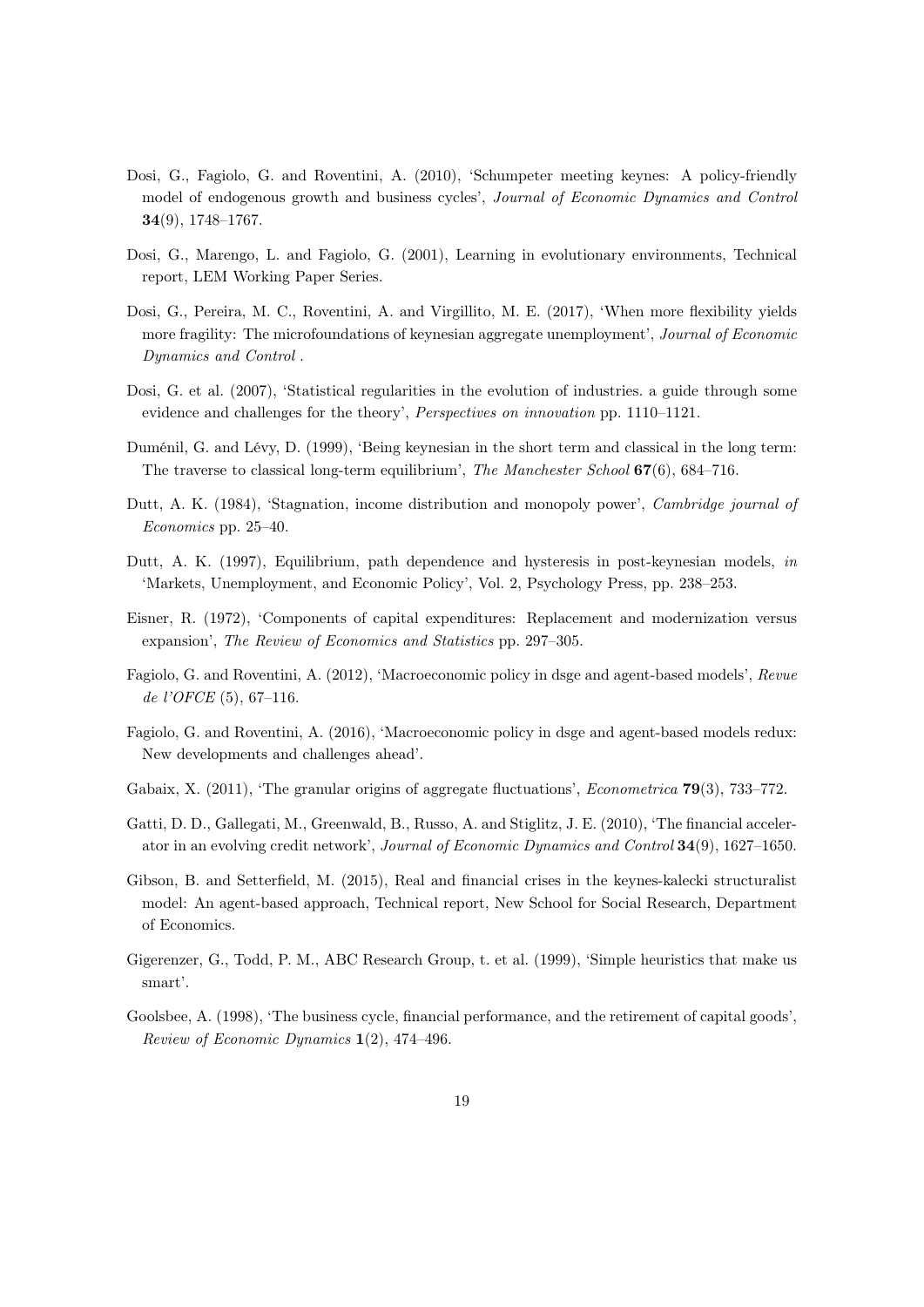- <span id="page-20-8"></span>Guerini, M., Napoletano, M. and Roventini, A. (2017), 'No man is an island: The impact of heterogeneity and local interactions on macroeconomic dynamics', Economic Modelling .
- <span id="page-20-0"></span>Harrod, R. F. (1939), 'An essay in dynamic theory', The economic journal 49(193), 14–33.
- <span id="page-20-2"></span>Hein, E., Lavoie, M. and van Treeck, T. (2010), 'Some instability puzzles in kaleckian models of growth and distribution: a critical survey', Cambridge Journal of Economics p. beq026.
- <span id="page-20-15"></span>Hein, E., Lavoie, M. and Van Treeck, T. (2012), 'Harrodian instability and the 'normal rate'of capacity utilization in kaleckian models of distribution and growth—a survey', Metroeconomica 63(1), 139–169.
- <span id="page-20-12"></span>Hicks, J. R. (1950), A Contribution to the Theory of the Trade Cycle, At The Clarendon Press; Oxford.
- <span id="page-20-16"></span>Hommes, C. (2013), Behavioral rationality and heterogeneous expectations in complex economic systems, Cambridge University Press.
- <span id="page-20-3"></span>Howitt, P. (2006a), 'Coordination issues in long-run growth', Handbook of computational economics 2, 1605–1624.
- <span id="page-20-4"></span>Howitt, P. (2006b), 'The microfoundations of the keynesian multiplier process', Journal of Economic Interaction and Coordination 1(1), 33–44.
- <span id="page-20-1"></span>Kaldor, N. (1957), 'A model of economic growth', The economic journal pp. 591–624.
- <span id="page-20-13"></span>Kurz, H. D. (1986), 'Normal positions and capital utilization', Political Economy 2(1), 37–54.
- <span id="page-20-6"></span>Lamperti, F., Dosi, G., Napoletano, M., Roventini, A. and Sapio, A. (2017), 'Faraway, so close: coupled climate and economic dynamics in an agent-based integrated assessment model'.
- <span id="page-20-10"></span>Lavoie, M. (1995), 'The kaleckian model of growth and distribution and its neo-ricardian and neomarxian critiques', *Cambridge Journal of Economics* 19(6), 789–818.
- <span id="page-20-14"></span>Lavoie, M. (2014), Post-Keynesian economics: new foundations, Edward Elgar Publishing.
- <span id="page-20-5"></span>Leijonhufvud, A. (1972), 'On keynesian economics and the economics of keynes: a studyin monetary theory'.
- <span id="page-20-7"></span>Massaro, D. (2013), 'Heterogeneous expectations in monetary dsge models', Journal of Economic Dynamics and Control 37(3), 680–692.
- <span id="page-20-9"></span>Nikiforos, M. (2015), 'On the 'utilisation controversy': a theoretical and empirical discussion of the kaleckian model of growth and distribution', Cambridge Journal of Economics p. beu076.
- <span id="page-20-11"></span>Palumbo, A. and Trezzini, A. (2003), 'Growth without normal capacity utilization', European Journal of the History of Economic Thought  $10(1)$ , 109-135.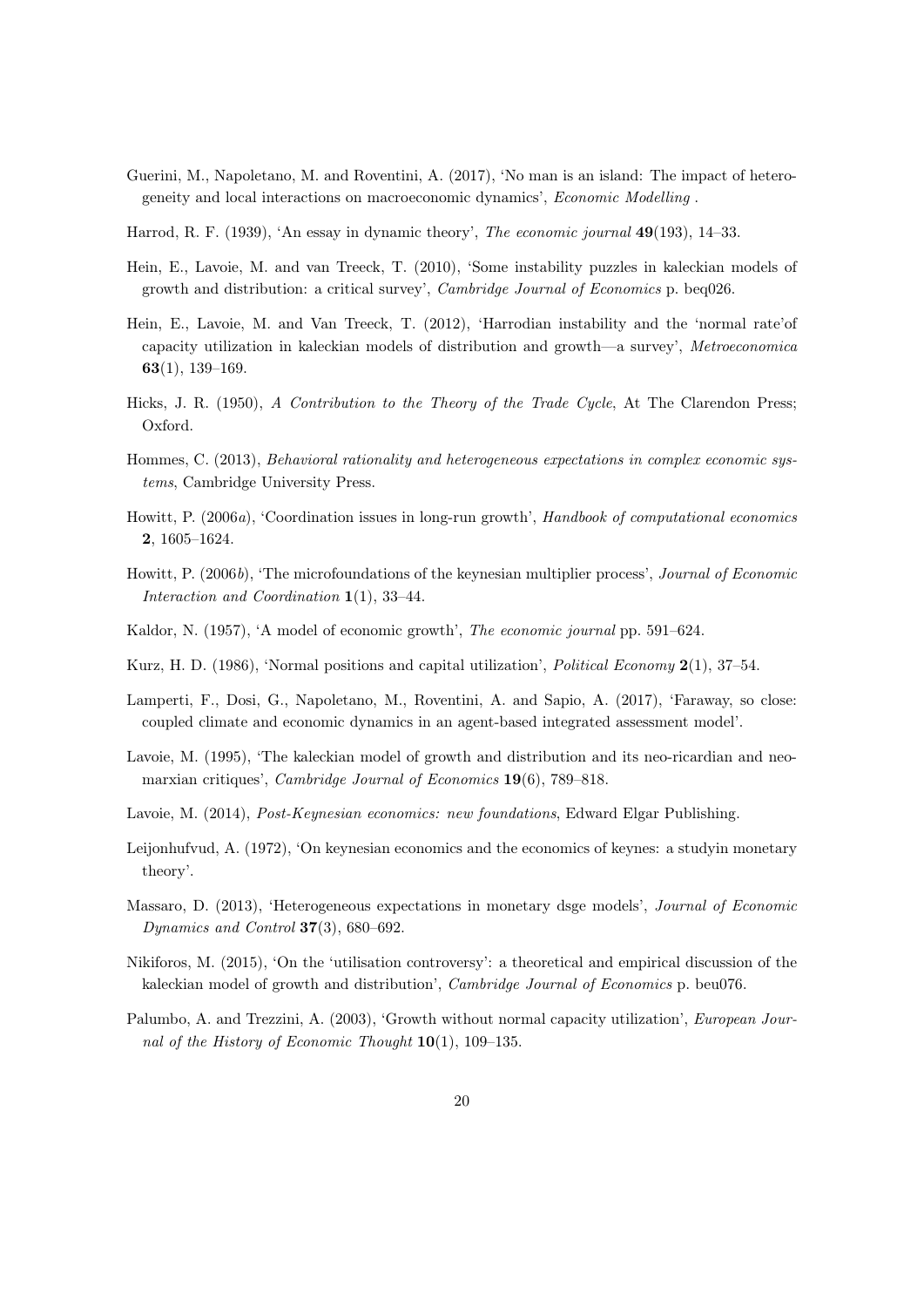- <span id="page-21-5"></span>Popoyan, L., Napoletano, M. and Roventini, A. (2017), 'Taming macroeconomic instability: Monetary and macro-prudential policy interactions in an agent-based model', Journal of Economic Behavior & Organization 134, 117–140.
- <span id="page-21-3"></span>Riccetti, L., Russo, A. and Gallegati, M. (2015), 'An agent based decentralized matching macroeconomic model', Journal of Economic Interaction and Coordination 10(2), 305-332.
- <span id="page-21-1"></span>Robinson, J. (1956), The Accumulation of Capital, Macmillan.
- <span id="page-21-11"></span>Roventini, G. D. M. N. A., Stiglitz, J. and Treibich, T. (2016), 'Expectation formation, fiscal policies and macroeconomic performance when agents are heterogeneous and the world is changing'.
- <span id="page-21-0"></span>Rowthorn, B. (1981), Demand, real wages and economic growth, North East London Polytechnic.
- <span id="page-21-4"></span>Seppecher, P. and Salle, I. (2015), 'Deleveraging crises and deep recessions: a behavioural approach', Applied Economics 47(34-35), 3771–3790.
- <span id="page-21-6"></span>Setterfield, M. and Budd, A. (2011), A keynes-kalecki model of cyclical growth with agent-based features, in 'Microeconomics, Macroeconomics and Economic Policy', Springer, pp. 228–250.
- <span id="page-21-8"></span>Shaikh, A. (2009), 'Economic policy in a growth context: a classical synthesis of keynes and harrod', Metroeconomica 60(3), 455–494.
- <span id="page-21-9"></span>Skott, P. (2012), 'Theoretical and empirical shortcomings of the kaleckian investment function', Metroeconomica 63(1), 109–138.
- <span id="page-21-12"></span>Stanley, M. H., Buldyrev, S. V., Havlin, S., Mantegna, R. N., Salinger, M. A. and Stanley, H. E. (1995), 'Zipf plots and the size distribution of firms', Economics letters 49(4), 453–457.
- <span id="page-21-7"></span>Steindl, J. (1952), Maturity and stagnation in American capitalism, NYU Press.
- <span id="page-21-14"></span>Stockhammer, E., Onaran, Ö. and Ederer, S. (2009), 'Functional income distribution and aggregate demand in the euro area', *Cambridge journal of Economics* 33(1), 139–159.
- <span id="page-21-2"></span>Tesfatsion, L. and Judd, K. L. (2006), Handbook of computational economics: agent-based computational economics, Vol. 2, Elsevier.
- <span id="page-21-10"></span>Tversky, A. and Kahneman, D. (1986), 'Rational choice and the framing of decisions', Journal of business pp. S251–S278.
- <span id="page-21-13"></span>Valente, M. (2008), Laboratory for simulation development: Lsd, Technical report, LEM Working Paper Series.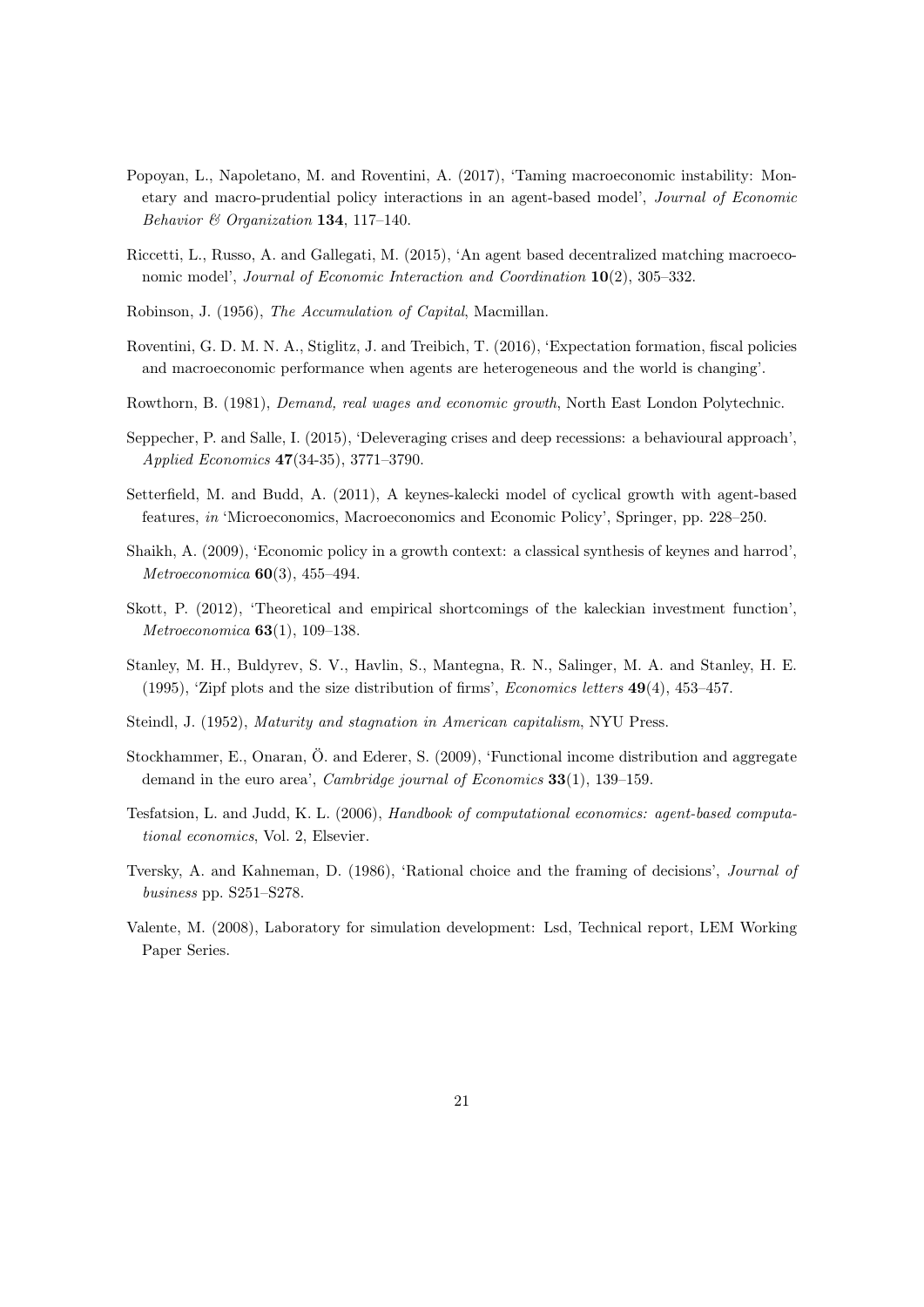### <span id="page-22-0"></span>Appendix. Equilibrium solution and initialization

Our strategy is to initialize the model in a steady state with desired utilization and no bias in expectations. In this way we can explore whether the system is able to restore the equilibrium after an exogenous disturbance. A stady-state solution for the model can be derived when firm expectations are exogenous and identical. Simple aggregation of investment equations (cfr. Eq. [1\)](#page-8-3) leads to:

$$
\frac{I_t}{K_t} = g^e + \gamma_u (U_{t-1} - u_n)
$$

This formula is the discrete-time version of Equation [\(N-K 1\).](#page-4-1) Symmetrically, total employment is obtained aggregating hiring decisions (cfr. Eq. [4\)](#page-9-3):

$$
L_t = \frac{K_t}{av}
$$

The latter two relations form together with Equations  $(7)-(12)$  $(7)-(12)$  a dynamical system which has an equilibrium solution for  $U$  given by:

$$
U^* = \frac{g^e - \gamma_u u_n - 1/[v(1+m)]}{1/v(1-c_p m) - \gamma_u}
$$

Notice that macroeconomic paradoxes still hold since:  $\frac{\partial U^*}{\partial m} < 0$  and  $\frac{\partial U^*}{\partial c_p} > 0$ . As a final step we compute the value of  $g^e$  which ensures  $U^* = u_n$ . Therefore we have:

$$
g^e = \frac{u_n(1 - c_p m) - 1/(1 + m)}{v}
$$

Using this condition we set parameter values. [Table 1](#page-23-0) reports the benchmark parameter configuration. The values of  $\theta$  and  $\sigma$  depend on the scenario studied.

Finally, individual demand and capital stock are initialized in order to guarantee target utilization for each firm at  $t = 0$ .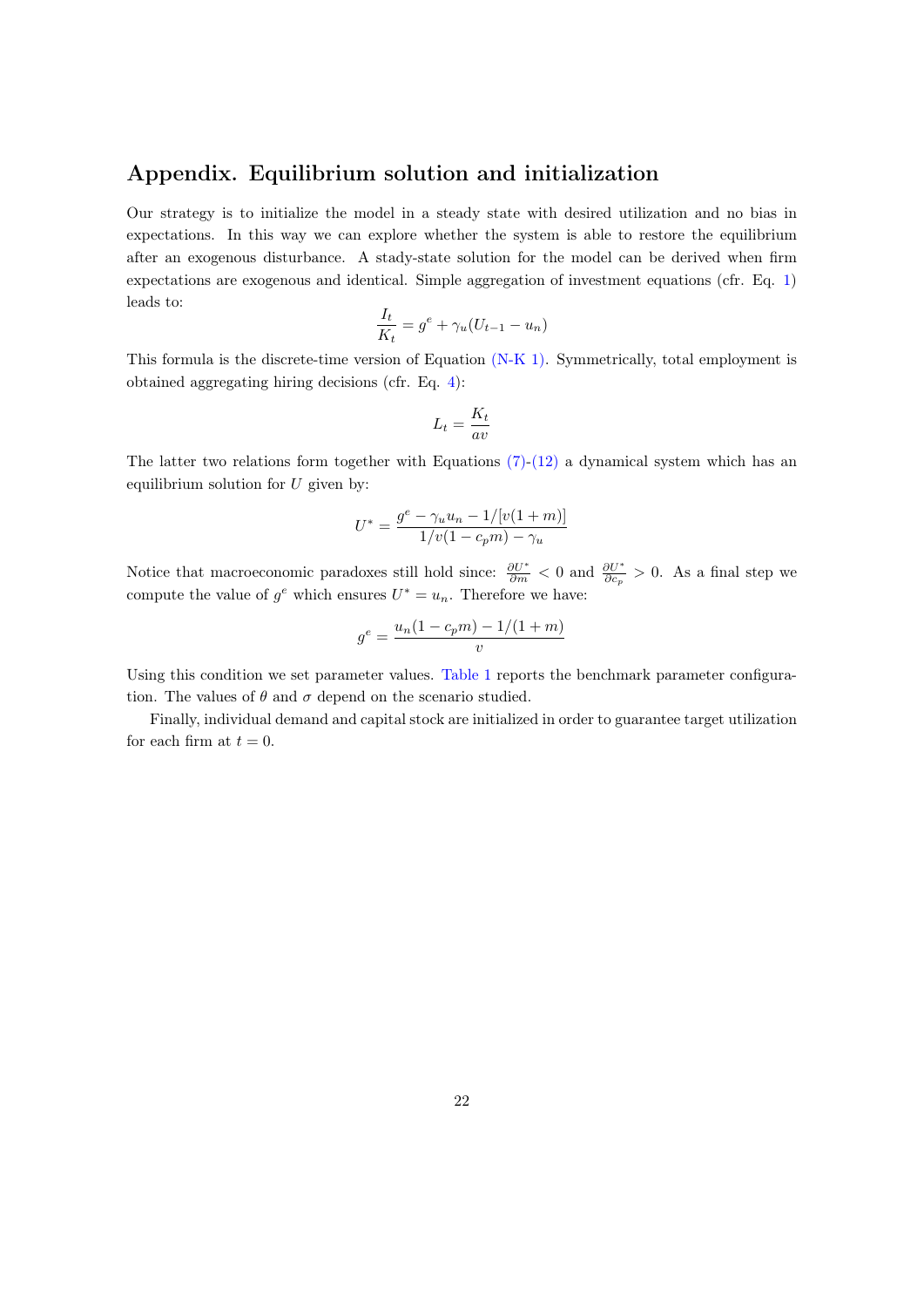<span id="page-23-0"></span>

| Description                                 | Parameter        | Value    |  |  |  |  |
|---------------------------------------------|------------------|----------|--|--|--|--|
| Case 1: Fixed homogeneous expectations      |                  |          |  |  |  |  |
| Adaptive expectations parameter             | $\theta$         | 0        |  |  |  |  |
| Standard deviation (idiosyncratic shocks)   | $\sigma$         | $\Omega$ |  |  |  |  |
| Fixed Demand expectation                    | $g^e$            | 0.027    |  |  |  |  |
| Case 2: Adaptive homogeneous expectations   |                  |          |  |  |  |  |
| Adaptive expectations parameter             | $\theta$         | 0.1      |  |  |  |  |
| Standard deviation (idiosyncratic shocks)   | $\sigma$         | $\theta$ |  |  |  |  |
| Case 3: Adaptive heterogeneous expectations |                  |          |  |  |  |  |
| Adaptive expectations parameter             | $\theta$         | 0.1      |  |  |  |  |
| Standard deviation (idiosyncratic shocks)   | $\sigma$         | 0.005    |  |  |  |  |
| <b>Invariant Parameters</b>                 |                  |          |  |  |  |  |
| Target utilization rate                     | $u_n$            | 0.75     |  |  |  |  |
| Capitalists' propensity to consume          | $c_p$            | 0.1      |  |  |  |  |
| Capacity adjustment speed                   | $\gamma_u$       | 0.03     |  |  |  |  |
| Mark-up ratio                               | $\boldsymbol{m}$ | 0.45     |  |  |  |  |
| Labour productivity                         | $\alpha$         | 1.45     |  |  |  |  |
| Capacity-to-output ratio                    | $\boldsymbol{v}$ | 1        |  |  |  |  |
| Number of firms                             | N                | 50       |  |  |  |  |
| Time steps                                  | T                | 500      |  |  |  |  |
| Number of Monte Carlo simulations           |                  | 500      |  |  |  |  |

| Table 1: Initial parameter configuration |  |  |
|------------------------------------------|--|--|
|------------------------------------------|--|--|

<span id="page-23-1"></span>

| Size Distribution | Mean $(U)$ | Std. Dev. $(U)$ | Det. Trend slope | ADF test (p-value) | Instability Ratio |
|-------------------|------------|-----------------|------------------|--------------------|-------------------|
| Baseline          | 0.7299     | 0.0155          | $-0.0000$        | 0.5072             | 0.0000            |
|                   | (0.0006)   | (0.0002)        | (0.0001)         | (0.0123)           | (0.0001)          |
| Lognormal         | 0.7332     | 0.0200          | $-0.0000$        | 0.4952             | 0.0000            |
|                   | (0.0008)   | (0.0003)        | (0.0001)         | (0.0123)           | (0.0001)          |
| Pareto            | 0.7416     | 0.0264          | $-0.0000$        | 0.4785             | 0.0071            |
|                   | (0.0015)   | (0.0012)        | (0.0001)         | (0.0134)           | (0.0024)          |

Monte Carlo standard errors in brackets.

Table 2: Monte Carlo Statistics - Aggregate utilization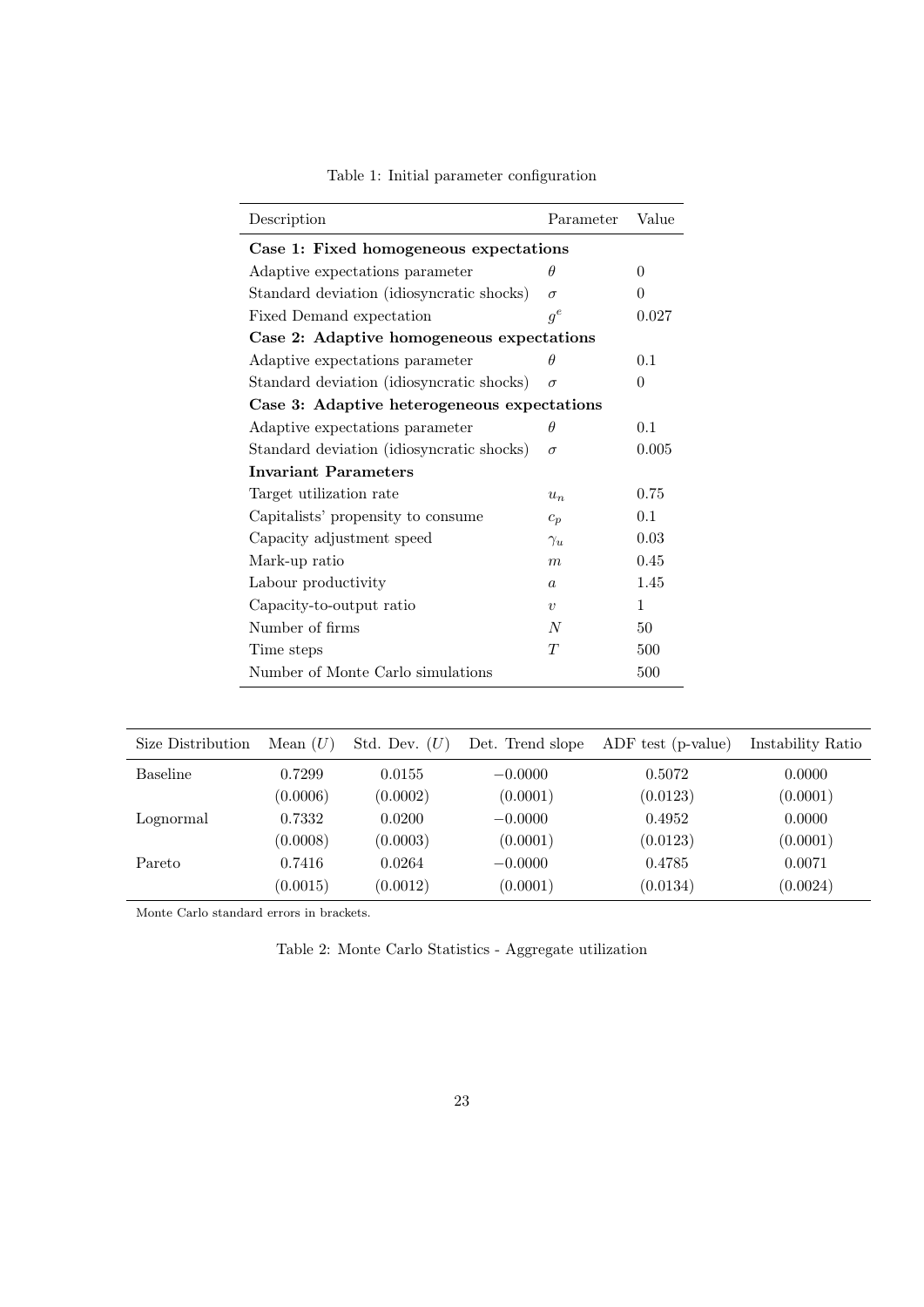<span id="page-24-0"></span>

| Size Distribution | Mean $(u)$ | Std. Dev. $(u)$ | Abs. Dev. from $u_n$ | Instability Ratio |
|-------------------|------------|-----------------|----------------------|-------------------|
| <b>Baseline</b>   | 0.7754     | 0.1532          | 0.1295               | 0.1933            |
|                   | (0.0005)   | (0.0002)        | (0.0002)             | (0.0009)          |
| Lognormal         | 0.7788     | 0.1546          | 0.1327               | 0.2084            |
|                   | (0.0011)   | (0.0003)        | (0.0003)             | (0.0021)          |
| Pareto            | 0.7772     | 0.1601          | 0.1435               | 0.2392            |
|                   | (0.0026)   | (0.0008)        | (0.0013)             | (0.0044)          |

Monte Carlo standard errors in brackets.

The absolute deviation from the target is computed as the average of:  $\mid u_{i,t} - u_n \mid$ .

Table 3: Monte Carlo Statistics - Firm-level utilization

<span id="page-24-1"></span>

| Size Distribution | Mean $(g)$ | Std. Dev. $(q)$ | $Mean(g^e)$ | Prediction Error |
|-------------------|------------|-----------------|-------------|------------------|
| <b>Baseline</b>   | 0.0454     | 0.0154          | 0.0448      | 0.0088           |
|                   | (0.0007)   | (0.0002)        | (0.0007)    | (0.0001)         |
| Lognormal         | 0.0472     | 0.0184          | 0.0465      | 0.0090           |
|                   | (0.0010)   | (0.0003)        | (0.0010)    | (0.0001)         |
| Pareto            | 0.0479     | 0.0237          | 0.0471      | 0.0094           |
|                   | (0.0017)   | (0.0006)        | (0.0016)    | (0.0001)         |

Monte Carlo standard errors in brackets.

The absolute deviation from the target is computed as the average of:  $|g_{i,t}^e - g_t|$ .

Table 4: Monte Carlo Statistics - Expectations vs. growth rate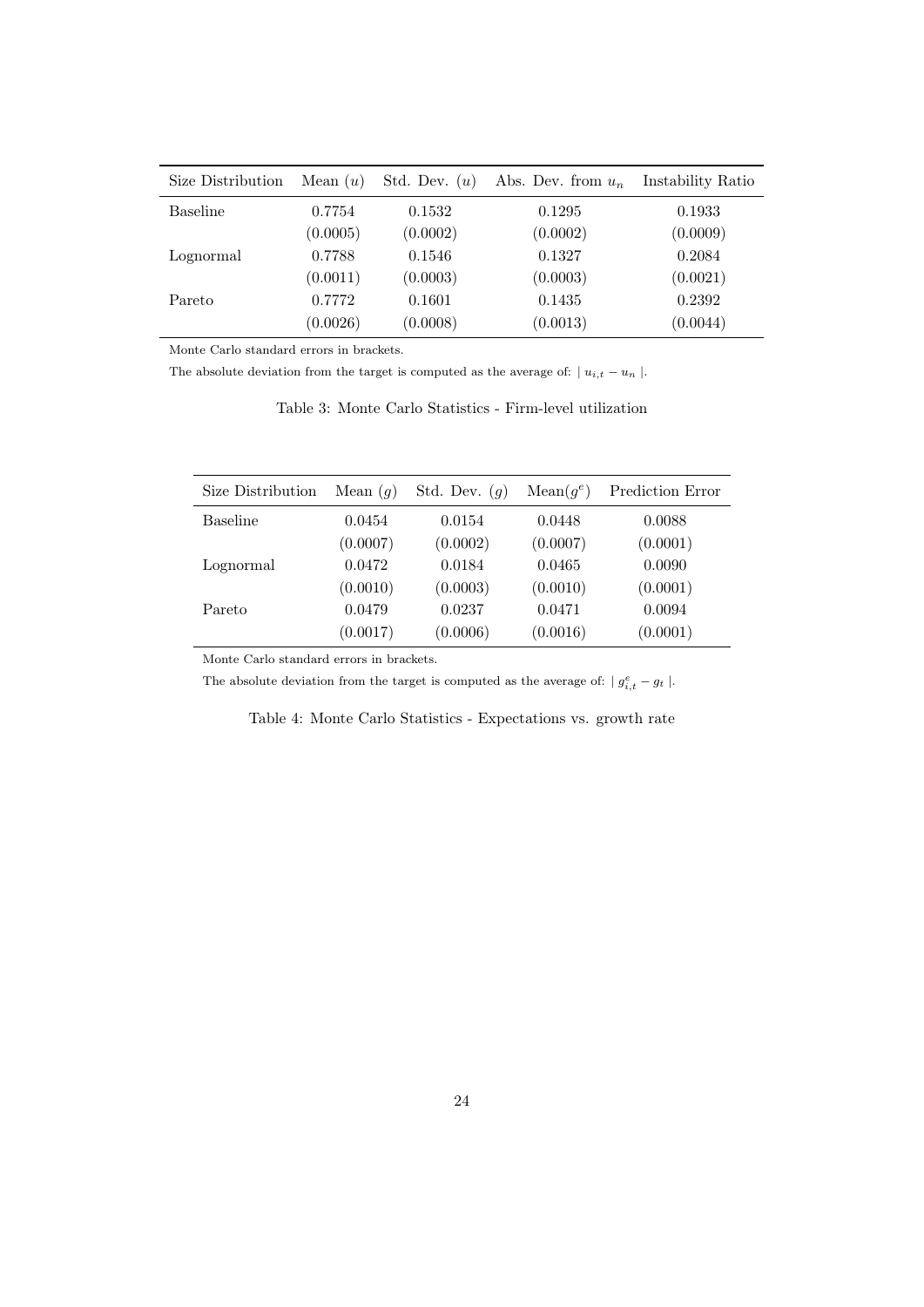<span id="page-25-0"></span>

<span id="page-25-1"></span>Figure 1: Model response to a permanent shock. Fixed vs. adaptive expectations



Figure 2: Model response to a permanent shock under heterogeneous expectations - Different distributions of firm size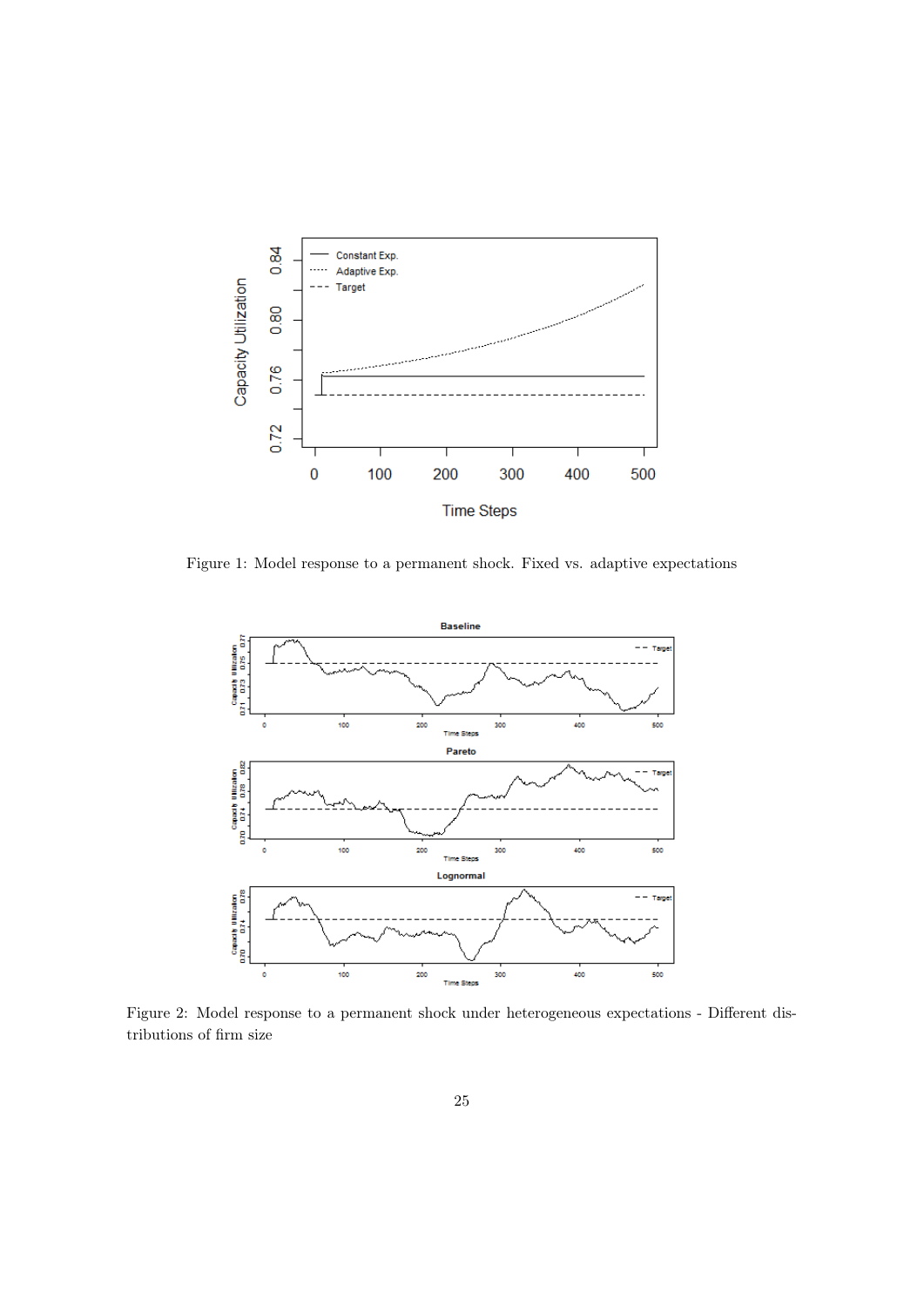<span id="page-26-0"></span>

Figure 3: Firm-level utilization - Kernel density estimation

<span id="page-26-1"></span>

Figure 4: Firm-level expectations - Kernel density estimation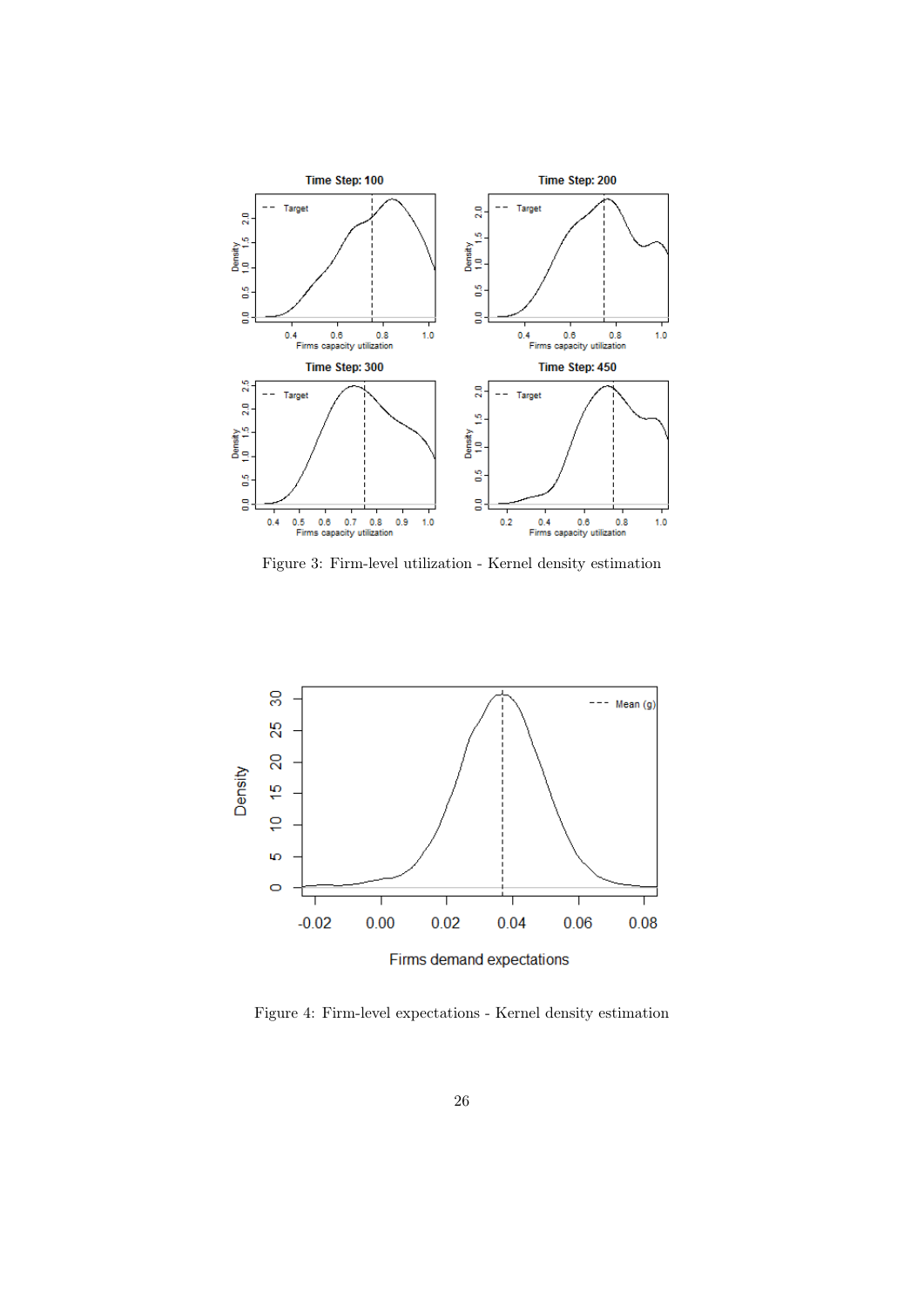<span id="page-27-0"></span>

Figure 5: Capacity utilization evolution (single realization) - Shock vs. No shock scenarios

<span id="page-27-1"></span>

Figure 6: Monte Carlo averaged capacity utilization evolution (Confidence-intervals in grey) - Shock vs. No shock scenarios